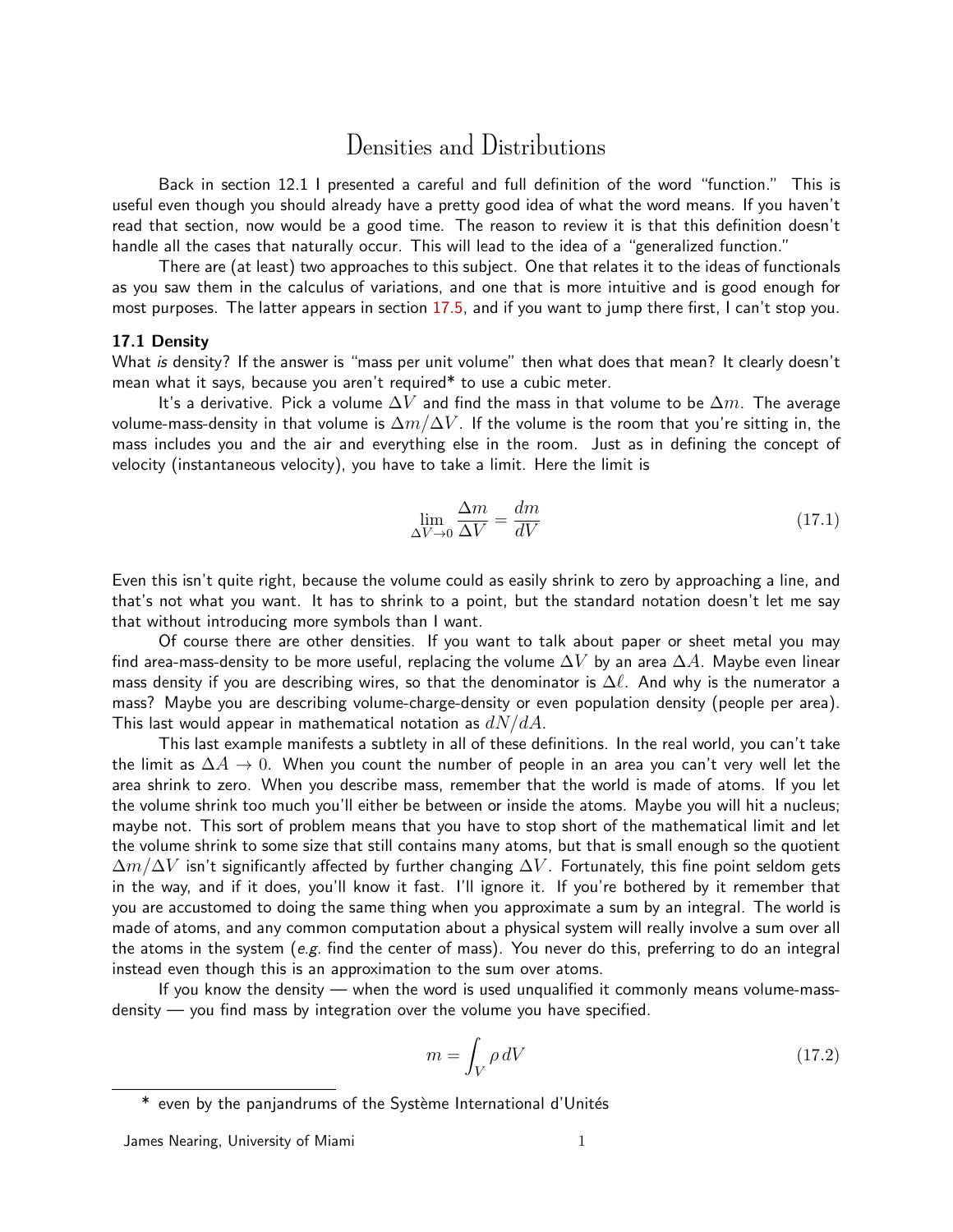You can even think of this as a new kind of function  $m(V)$ : input a specification for a volume of space; output a mass. That's really what density provides, a prescription to go from a volume specification to the amount of mass within that volume.

For the moment, I'll restrict the subject to linear mass density, and so that you simply need the coordinate along a straight line,

$$
\lambda(x) = \frac{dm}{dx}(x), \quad \text{and} \quad m = \int_{a}^{b} \lambda(x) dx \quad (17.3)
$$

If  $\lambda$  represents a function such as  $Ax^2$   $(0 < x < L)$ , a bullwhip perhaps, then this is elementary, and  $m_{\text{total}} = AL^3/3$ . I want to look at the reverse specification. Given an interval, I will specify the amount of mass in that interval and work backwards. The first example will be simple. The interval  $x_1 \leq x \leq x_2$  is denoted  $[x_1, x_2]$ . The function m has this interval for its argument.\*

<span id="page-1-0"></span>
$$
m([x_1, x_2]) = \begin{cases} 0 & (x_1 \le x_2 \le 0) \\ Ax_2^3/3 & (x_1 \le 0 \le x_2 \le L) \\ AL^3/3 & (x_1 \le 0 \le L \le x_2) \\ A(x_2^3 - x_1^3)/3 & (0 \le x_1 \le x_2 \le L) \\ A(L^3 - x_1^3)/3 & (0 \le x_1 \le L \le x_2) \\ 0 & (L \le x_1 \le x_2) \end{cases} \tag{17.4}
$$

The density  $Ax^2$   $(0 < x < L)$  is of course a much easier way to describe the same distribution of mass. This distribution function,  $m([x_1, x_2])$ , comes from integrating the density function  $\lambda(x) = Ax^2$  on the interval  $[x_1, x_2]$ .

Another example is a variation on the same theme. It is slightly more involved, but still not too bad.

<span id="page-1-1"></span>
$$
m([x_1, x_2]) = \begin{cases} 0 & (x_1 \le x_2 \le 0) \\ Ax_2^3/3 & (x_1 \le 0 \le x_2 < L/2) \\ Ax_2^3/3 + m_0 & (x_1 \le 0 < L/2 \le x_2 \le L) \\ AL^3/3 + m_0 & (x_1 \le 0 < L \le x_2) \\ A(x_2^3 - x_1^3)/3 & (0 \le x_1 \le x_2 < L/2) \\ A(x_2^3 - x_1^3)/3 + m_0 & (0 \le x_1 < L/2 \le x_2 \le L) \\ A(L^3 - x_1^3)/3 + m_0 & (0 \le x_1 \le L/2 < L/2) \\ A(x_2^3 - x_1^3)/3 & (L/2 < x_1 \le x_2 \le L) \\ A(L^3 - x_1^3)/3 & (L/2 < x_1 \le L \le x_2) \\ 0 & (L \le x_1 \le x_2) \end{cases} \tag{17.5}
$$

If you read through all these cases, you will see that the sole thing that I've added to the first example is a point mass  $m_0$  at the point  $L/2$ . What density function  $\lambda$  will produce this distribution? Answer: No function will do this. That's why the concept of a "generalized function" appeared. I could state this distribution function in words by saying

"Take Eq. ([17.4](#page-1-0)) and if  $[x_1, x_2]$  contains the point  $L/2$  then add  $m_0$ ."

That there's no density function  $\lambda$  that will do this is inconvenient but not disastrous. When the very idea of a density was defined in Eq. [\(17.1](#page-0-0)), it started with the distribution function, the mass within the volume, and only arrived at the definition of a density by some manipulations. The density is a type of derivative and not all functions are differentiable. The function  $m([x_1, x_2])$  or  $m(V)$  is more fundamental (if less convenient) than is the density function.

<sup>\*</sup> I'm abusing the notation here. In ([17.2](#page-0-1)) m is a number. In [\(17.4](#page-1-0)) m is a function. You're used to this, and physicists do it all the time despite reproving glances from mathematicians.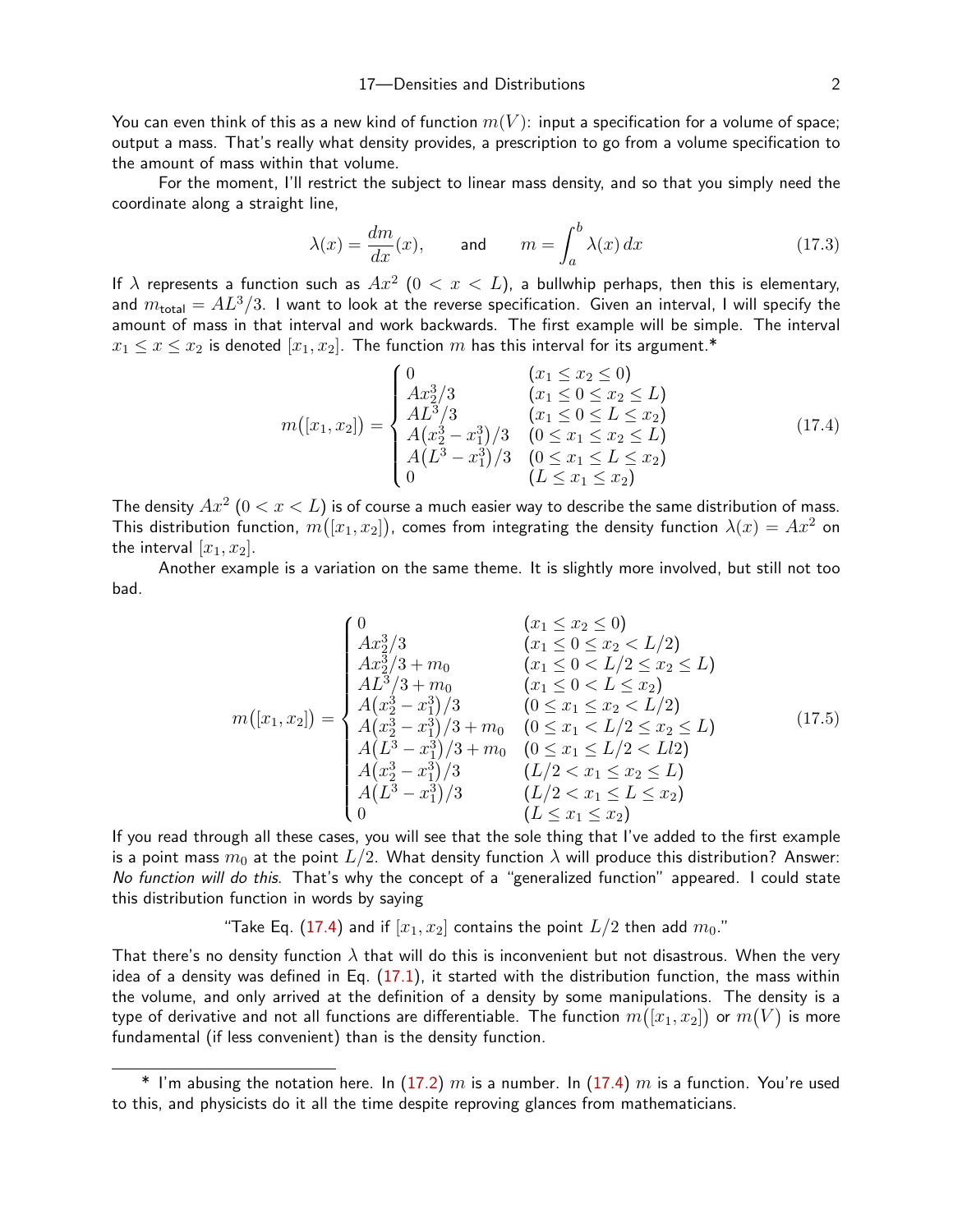# 17.2 Functionals

$$
F[\phi] = \int_{-\infty}^{\infty} dx f(x)\phi(x)
$$

defines a scalar-valued function of a function variable. Given any (reasonable) function  $\phi$  as input, it returns a scalar. That is a functional. This one is a linear functional because it satisfies the equations

$$
F[a\phi] = aF[\phi] \quad \text{and} \quad F[\phi_1 + \phi_2] = F[\phi_1] + F[\phi_2] \tag{17.6}
$$

This isn't a new idea, it's just a restatement of a familiar idea in another language. The mass density can define a useful functional (linear density for now). Given  $dm/dx = \lambda(x)$  what is the total mass?

<span id="page-2-1"></span>
$$
\int_{-\infty}^{\infty} dx \,\lambda(x) 1 = M_{\text{total}}
$$

Where is the center of mass?

<span id="page-2-0"></span>
$$
\frac{1}{M_{\text{total}}} \int_{-\infty}^{\infty} dx \,\lambda(x)x = x_{\text{cm}}
$$

Restated in the language of functionals,

$$
F[\phi] = \int_{-\infty}^{\infty} dx \,\lambda(x) \phi(x) \qquad \text{then} \qquad M_{\text{total}} = F[1], \qquad x_{\text{cm}} = \frac{1}{M_{\text{total}}} F[x]
$$

If, instead of mass density, you are describing the distribution of grades in a large class or the distribution of the speed of molecules in a gas, there are still other ways to use this sort of functional. If  $dN/dq = f(q)$  is the grade density in a class (number of students per grade interval), then with  $F[\phi] = \int dg f(g)\phi(g)$ 

$$
N_{\text{students}} = F[1], \qquad \text{mean grade} = \bar{g} = \frac{1}{N_{\text{students}}} F[g], \tag{17.7}
$$
\n
$$
\text{variance} = \sigma^2 = \frac{1}{N_{\text{students}}} F[(g - \bar{g})^2], \qquad \text{skewness} = \frac{1}{N_{\text{students}}} F[(g - \bar{g})^3]
$$
\n
$$
\text{kurtosis excess} = \frac{1}{N_{\text{students}}} \sigma^4 F[(g - \bar{g})^4] - 3
$$

Unless you've studied some statistics, you will probably never have heard of skewness and kurtosis excess. They are ways to describe the shape of the density function, and for a Gaussian both these numbers are zero. If it's skewed to one side the skewness is non-zero. [Did I really say that?] The kurtosis excess compares the flatness of the density function to that of a Gaussian.

The Maxwell-Boltzmann function describing the speeds of molecules in an ideal gas is at temperature  $T$ 

<span id="page-2-2"></span>
$$
f_{\text{MB}}(v) = \left(\frac{m}{2\pi kT}\right)^{3/2} 4\pi v^2 e^{-mv^2/2kT}
$$
 (17.8)

 $dN/dv$  is the number of molecules per speed interval, but this function  $F_{\text{MB}}$  is normalized differently. It is instead  $(dN/dv)/N_{\text{total}}$ . It is the fraction of the molecules per speed interval. That saves carrying along a factor specifying the total number of molecules in the gas. I could have done the same thing in the preceding example of student grades, defining the functional  $F_1 = F/N_{\text{students}}$ . Then the equations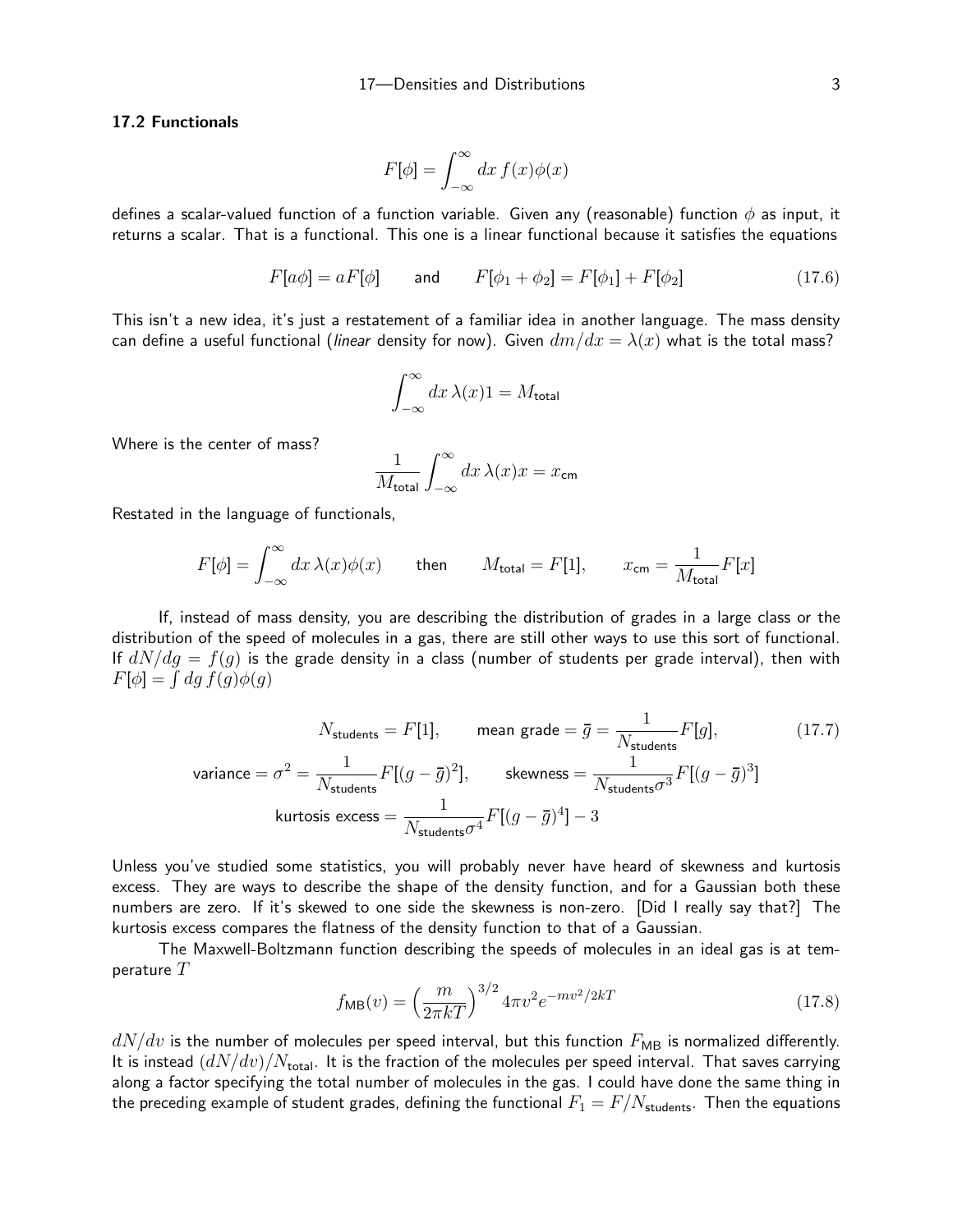[\(17.7](#page-2-0)) would have a simpler appearance, such as  $\bar{g} = F_1[g]$ . For the present case of molecular speeds, with  $F[\phi] = \int_0^\infty dv f_{MB}(v) \phi(v)$ ,

$$
F[1] = 1, \qquad F[v] = \bar{v} = \sqrt{\frac{8kT}{\pi m}}, \qquad F[mv^2/2] = \overline{\text{K.E.}} = \frac{3}{2}kT \tag{17.9}
$$

Notice that the mean kinetic energy is not the kinetic energy that corresponds to the mean speed.

Look back again to section 12.1 and you'll see not only a definition of "function" but a definition of "functional." It looks different from what I've been using here, but look again and you will see that when you view it in the proper light, that of chapter six, they are the same. Equations  $(12.3)$ – $(12.5)$ involved vectors, but remember that when you look at them as elements of a vector space, functions are vectors too.

# Functional Derivatives

In section 16.2, equations (16.6) through (16.10), you saw a development of the functional derivative. What does that do in this case?

$$
F[\phi] = \int dx f(x)\phi(x), \qquad \text{so} \qquad F[\phi + \delta\phi] - F[\phi] = \int dx f(x)\delta\phi(x)
$$

The functional derivative is the coefficient of  $\delta\phi$  and  $dx$ , so it is

<span id="page-3-2"></span><span id="page-3-0"></span>
$$
\frac{\delta F}{\delta \phi} = f \tag{17.10}
$$

<span id="page-3-1"></span>f

 $\phi_n$ 

That means that the functional derivative of  $m\big([x_1, x_2]\big)$  in Eq.  $(17.4)$  $(17.4)$  is the linear mass density,  $\lambda(x)=Ax^2$ ,  $(0 < x < L)$ . Is there such a thing as a functional integral? Yes, but not here, as it goes well beyond the scope of this chapter. Its development is central in quantum field theory.

## 17.3 Generalization

Given a function  $f$ , I can create a linear functional F using it as part of an integral. What sort of linear functional arises from  $f'$ ? Integrate by parts to find out. Here I'm going to have to assume that  $f$  or  $\phi$  or both vanish at infinity, or the development here won't work.

$$
F[\phi] = \int_{-\infty}^{\infty} dx f(x)\phi(x), \qquad \text{then}
$$

$$
\int_{-\infty}^{\infty} dx f'(x)\phi(x) = f(x)\phi(x)\Big|_{-\infty}^{\infty} - \int_{-\infty}^{\infty} dx f(x)\phi'(x) = -F[\phi'] \tag{17.11}
$$

In the same way, you can relate higher derivatives of  $f$  to the functional  $F$ . There's another restriction you need to make: For this functional  $-F[\phi']$  to make sense, the function  $\phi$  has to be differentiable. If you want higher derivatives of f, then  $\phi$  needs to have still higher derivatives.

If you know everything about  $F$ , what can you determine about  $f$ ? If you assume that all the functions you're dealing with are smooth, having as many derivatives as you need, then the answer is simple: everything. If I have a rule by which to get a number  $F[\phi]$  for every (smooth)  $\phi$ , then I can take a special case for  $\phi$  and use it to find f. Use a  $\phi$  that drops to zero very rapidly away from some given point; for example if  $n$  is large this function drops off rapidly away from the point  $x_0$ .

$$
\phi_n(x) = \sqrt{\frac{n}{\pi}} e^{-n(x - x_0)^2}
$$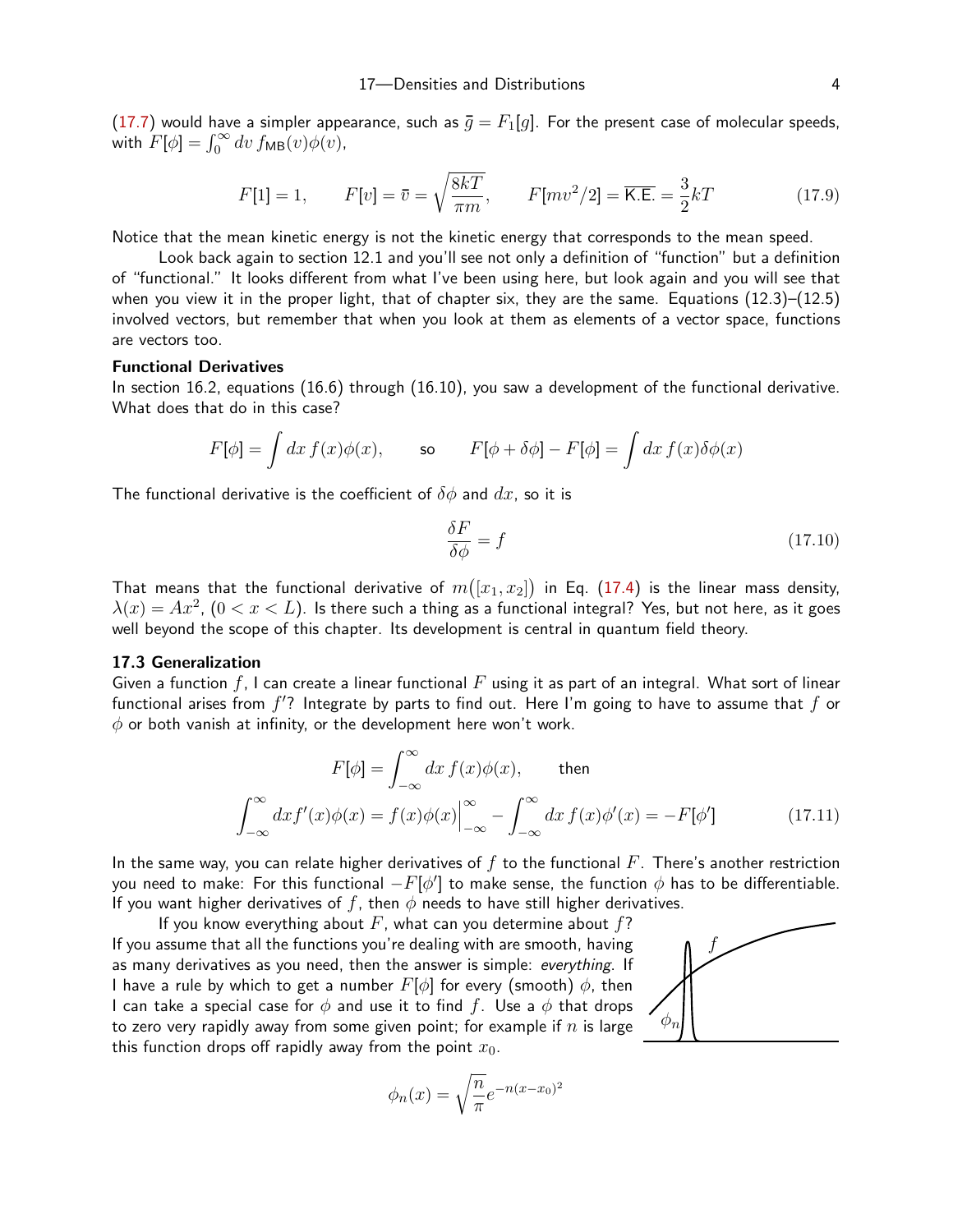I've arranged it so that the integral of  $\phi_n$  over all  $x$  is one. If I want the value of  $f$  at  $x_0$  I can do an integral and take a limit.

$$
F[\phi_n] = \int_{-\infty}^{\infty} dx f(x)\phi_n(x) = \int_{-\infty}^{\infty} dx f(x)\sqrt{\frac{n}{\pi}}e^{-n(x-x_0)^2}
$$

As *n* increases to infinity, all that matters for  $f$  is its value at  $x_0$ . The integral becomes

<span id="page-4-0"></span>
$$
\lim_{n \to \infty} \int_{-\infty}^{\infty} dx \, f(x_0) \sqrt{\frac{n}{\pi}} e^{-n(x - x_0)^2} = f(x_0)
$$
\n(17.12)

This means that I can reconstruct the function f if I know everything about the functional  $F$ . To get the value of the derivative  $f'(x_0)$  instead, simply use the function  $-\phi_n'$  and take the same limit. This construction is another way to look at the functional derivative. The equations ([17.1](#page-3-0)0) and ([17.1](#page-4-0)2) produce the same answer.

You say that this doesn't sound very practical? That it is an awfully difficult and roundabout way to do something? Not really. It goes back to the ideas of section [17.1](#page-0-2). To define a density you have to know how much mass is contained in an arbitrarily specified volume. That's a functional. It didn't look like a functional there, but it is. You just have to rephrase it to see that it's the same thing.

As before, do the case of linear mass density.  $\lambda(x)$  is the density, and the functional  $F[\phi] =$  $\int_{-\infty}^{\infty}dx\,\lambda(x)\phi(x).$  Then as in Eq. [\(17.4](#page-1-0)),  $m\big([x_1,x_2]\big)$  is that mass contained in the interval from  $x_1$ to  $x_2$  and you can in turn write it as a functional.

Let 
$$
\chi
$$
 be the step function  $\chi(x) = \begin{cases} 1 & (x_1 \le x \le x_2) \\ 0 & (\text{otherwise}) \end{cases}$   
then 
$$
\int_{x_1}^{x_2} dx \,\lambda(x) = F[\chi] = m([x_1, x_2])
$$

What happens if the function  $f$  is itself not differentiable? I can still define the original functional. Then I'll see what implications I can draw from the functional itself. The first and most important example of this is for  $f$  a step function.

<span id="page-4-2"></span><span id="page-4-1"></span>
$$
f(x) = \theta(x) = \begin{cases} 1 & (x \ge 0) \\ 0 & (x < 0) \end{cases} \qquad F[\phi] = \int_{-\infty}^{\infty} dx \,\theta(x)\phi(x) \tag{17.13}
$$

 $\theta$  has a step at the origin, so of course it's not differentiable there, but if it were possible in some way to define its derivative, then when you look at its related functional, it should give the answer  $-F[\phi']$ as in Eq. [\(17.1](#page-3-1)1), just as for any other function. What then is  $-F[\phi']$ ?

$$
-F[\phi'] = -\int_{-\infty}^{\infty} dx \,\theta(x)\phi'(x) = -\int_{0}^{\infty} dx \,\phi'(x) = -\phi(x)\Big|_{0}^{\infty} = \phi(0) \tag{17.14}
$$

This defines a perfectly respectable linear functional. Input the function  $\phi$  and output the value of the function at zero. It easily satisfies Eq.  $(17.6)$  $(17.6)$  $(17.6)$ , but there is no function f that when integrated against  $\phi$  will yield this result. Still, it is so useful to be able to do these manipulations as if such a function exists that the notation of a "delta function" was invented. This is where the idea of a generalized function enters.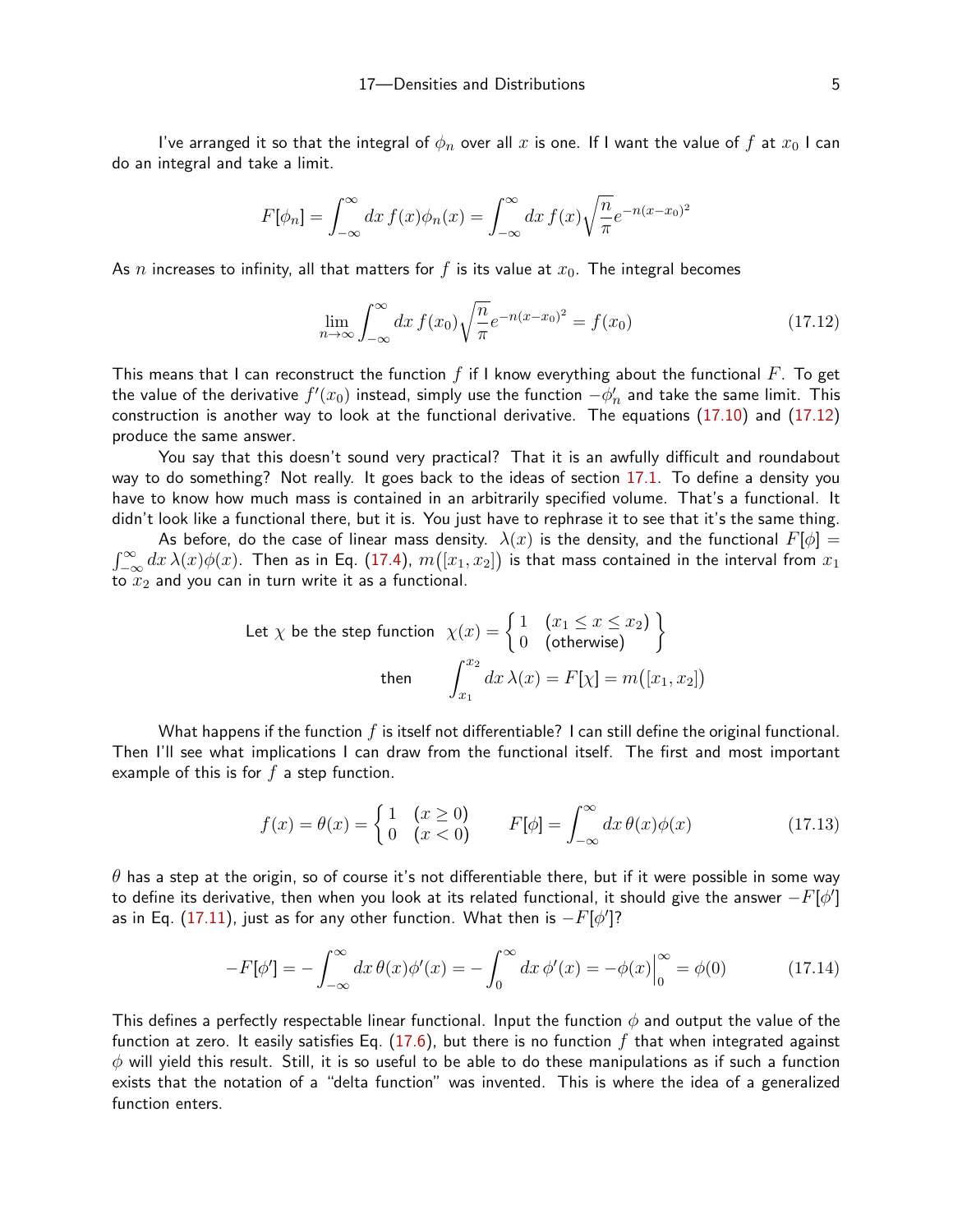## Green's functions

In the discussion of the Green's function solution to a differential equation in section 4.6, I started with the differential equation

<span id="page-5-1"></span><span id="page-5-0"></span>
$$
m\ddot{x} + kx = F(t)
$$

and found a general solution in Eq. (4.34). This approach pictured the external force as a series of small impulses and added the results from each.



$$
x(t) = \int_{-\infty}^{\infty} dt' G(t - t') F(t') \qquad \text{where} \qquad G(t) = \begin{cases} \frac{1}{m\omega_0} \sin \omega_0 t & (t \ge 0) \\ 0 & (t < 0) \end{cases} \tag{17.15}
$$

I wrote it a little differently there, but it's the same. Can you verify that this is a solution to the stated differential equation? Simply plug in, do a couple of derivatives and see what happens. One derivative at a time:

$$
\frac{dx}{dt} = \int_{-\infty}^{\infty} dt' \dot{G}(t - t') F(t') \quad \text{where} \quad \dot{G}(t) = \begin{cases} \frac{1}{m} \cos \omega_0 t & (t \ge 0) \\ 0 & (t < 0) \end{cases} \tag{17.16}
$$

Now for the second derivative. *Oops*. I can't differentiate  $\dot{G}$ . It has a step at  $t=0.$ 

This looks like something you saw in a few paragraphs back, where there was a step in the function  $\theta$ . I'm going to handle this difficulty now by something of a kludge. In the next section you'll see the notation that makes this manipulation easy and transparent. For now I will subtract and add the discontinuity from  $\tilde{G}$  by using the same step function  $\theta$ .

$$
\dot{G}(t) = \begin{cases}\n\frac{1}{m} \left[\cos \omega_0 t - 1 + 1\right] & (t \ge 0) \\
0 & (t < 0)\n\end{cases}\n= \begin{cases}\n\frac{1}{m} \left[\cos \omega_0 t - 1\right] & (t \ge 0) \\
0 & (t < 0)\n\end{cases} + \frac{1}{m} \theta(t) = \dot{G}_0(t) + \frac{1}{m} \theta(t)\n\tag{17.17}
$$

The (temporary) notation here is that  $\dot{G}_0$  is the part of  $\dot{G}$  that doesn't have the discontinuity at  $t=0.$ That part is differentiable. The expression for  $dx/dt$  now has two terms, one from the  $\dot{G}_0$  and one from the  $\theta$ . Do the first one:

$$
\frac{d}{dt} \int_{-\infty}^{\infty} dt' \dot{G}_0(t-t')F(t') = \int_{-\infty}^{\infty} dt' \frac{d}{dt} \dot{G}_0(t-t')F(t')
$$
\nand\n
$$
\frac{d}{dt} \dot{G}_0(t) = \begin{cases} \frac{1}{m}[-\omega_0 \sin \omega_0 t] & (t \ge 0) \\ 0 & (t < 0) \end{cases}
$$

The original differential equation involved  $m\ddot{x}+kx$ . The  $\dot{G}_0$  part of this is

$$
m \int_{-\infty}^{\infty} dt' \left\{ \frac{1}{0} \left[ -\omega_0 \sin \omega_0 (t - t') \right] \begin{array}{l} (t \ge t') \\ (t < t') \end{array} \right\} F(t')
$$
  
+  $k \int_{-\infty}^{\infty} dt' \left\{ \frac{1}{0} \frac{1}{\omega_0} \sin \omega_0 (t - t') \begin{array}{l} (t \ge t') \\ (t < t') \end{array} \right\} F(t')$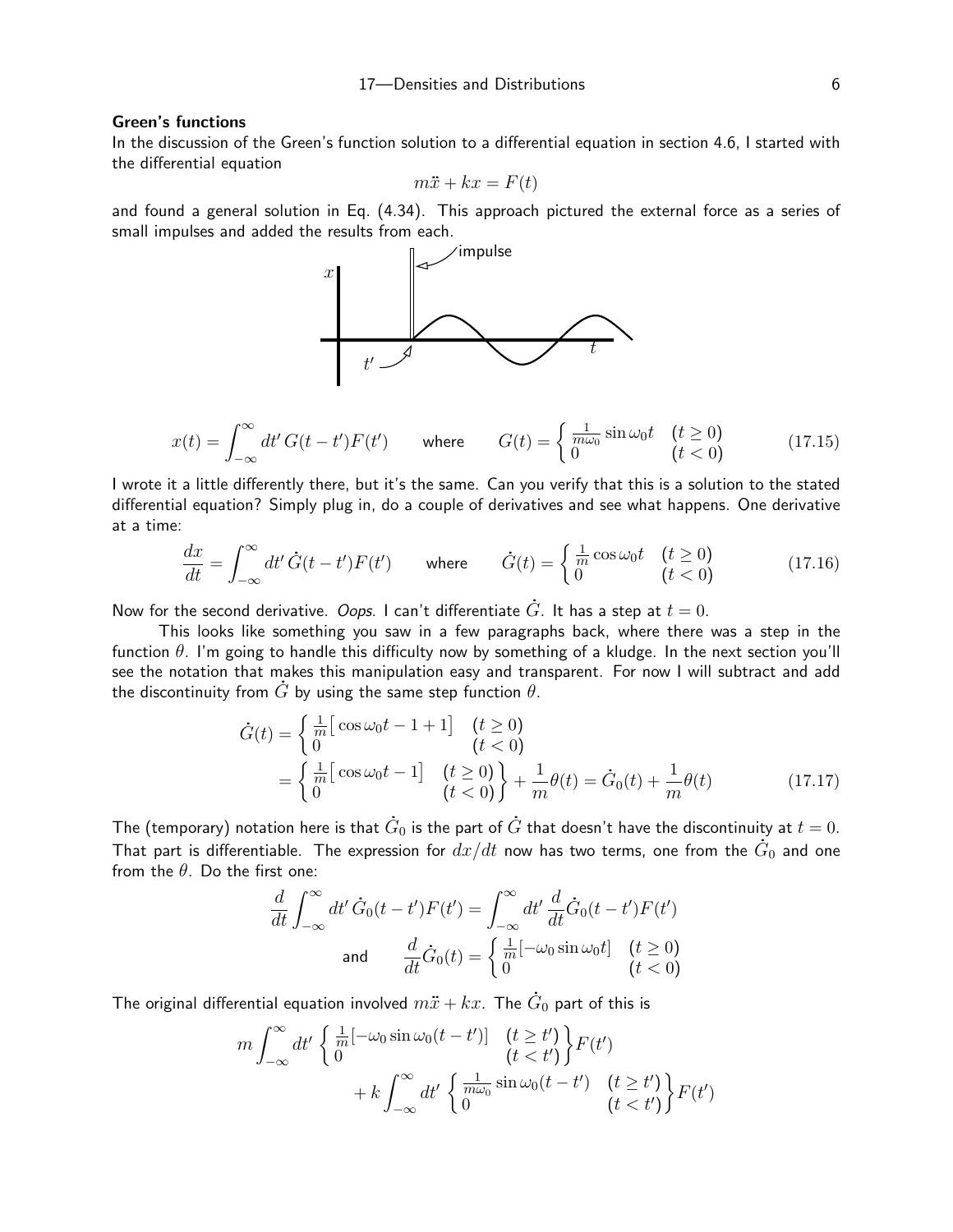Use  $k = m\omega_0^2$ , and this is zero.

Now go back to the extra term in  $\theta$ . The kx terms doesn't have it, so all that's needed is

$$
m\ddot{x} + kx = m\frac{d}{dt}\int_{-\infty}^{\infty} dt' \frac{1}{m}\theta(t - t')F(t') = \frac{d}{dt}\int_{-\infty}^{t} dt' F(t') = F(t)
$$

This verifies yet again that this Green's function solution works.

#### 17.4 Delta-function Notation

Recognizing that it would be convenient to be able to differentiate non-differentiable functions, that it would make manipulations easier if you could talk about the density of a point mass  $(m/0 = ?)$ , and that the impulsive force that appears in setting up Green's functions for the harmonic oscillator isn't a function, what do you do? If you're Dirac, you invent a notation that works.

Two functionals are equal to each other if they give the same result for all arguments. Does that apply to the functions that go into defining them? If

$$
\int_{-\infty}^{\infty} dx f_1(x)\phi(x) = \int_{-\infty}^{\infty} dx f_2(x)\phi(x)
$$

for all test functions  $\phi$  (smooth, infinitely differentiable, going to zero at infinity, whatever constraints we find expedient), does it mean that  $f_1 = f_2$ ? Well, no. Suppose that I change the value of  $f_1$  at exactly one point, adding 1 there and calling the result  $f_2$ . These functions aren't equal, but underneath an integral sign you can't tell the difference. In terms of the functionals they define, they are essentially equal: "equal in the sense of distributions."

Extend this to the generalized functions

The equation ([17.1](#page-4-1)4) leads to specifying the functional

<span id="page-6-0"></span>
$$
\delta[\phi] = \phi(0) \tag{17.18}
$$

This delta-functional isn't a help in doing manipulations, so define the notation

$$
\int_{-\infty}^{\infty} dx \,\delta(x)\phi(x) = \delta[\phi] = \phi(0)
$$
\n(17.19)

This notation isn't an integral in the sense of something like section 1.6, and  $\delta(x)$  isn't a function, but the notation allows you effect manipulations just as if they were. Note: the symbol  $\delta$  here is not the same as the  $\delta$  in the functional derivative. We're just stuck with using the same symbol for two different things. Blame history and look at problem [17.1](#page-17-0)0.

You can treat the step function as differentiable, with  $\theta' = \delta$ , and this notation leads you smoothly to the right answer.

Let 
$$
\theta_{x_0}(x) = \begin{cases} 1 & (x \ge x_0) \\ 0 & (x < x_0) \end{cases} = \theta(x - x_0)
$$
, then  $\int_{-\infty}^{\infty} dx \, \theta_{x_0}(x) \phi(x) = \int_{x_0}^{\infty} dx \, \phi(x)$ 

The derivative of this function is

$$
\frac{d}{dx}\theta_{x_0}(x) = \delta(x - x_0)
$$

You show this by

$$
\int_{-\infty}^{\infty} dx \frac{d\theta_{x_0}(x)}{dx} \phi(x) = -\int_{-\infty}^{\infty} dx \, \theta_{x_0}(x) \phi'(x) = -\int_{x_0}^{\infty} dx \, \phi'(x) = \phi(x_0)
$$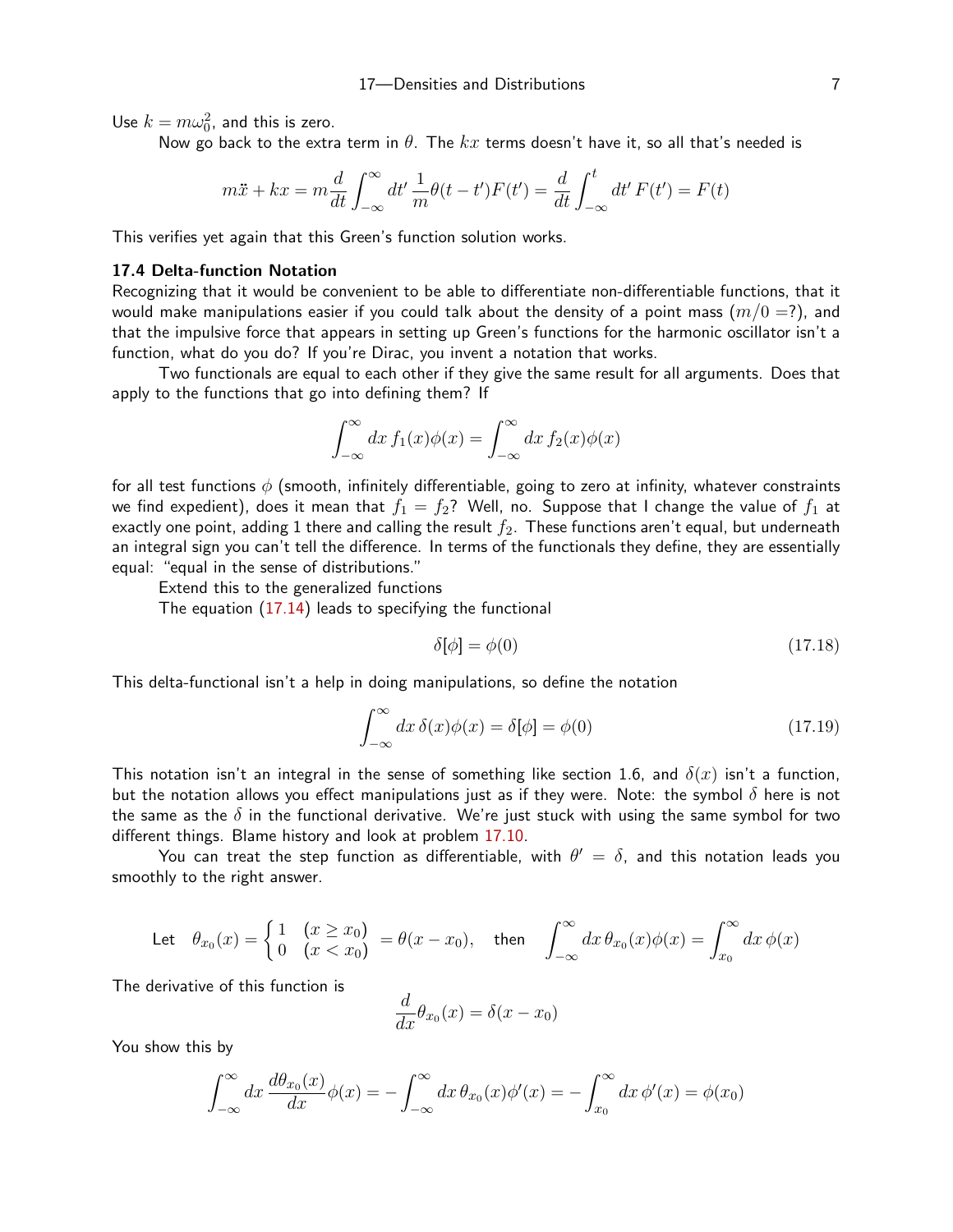The idea of a generalized function is that you can manipulate it as if it were an ordinary function provided that you put the end results of your manipulations under an integral.

The manipulations for the harmonic oscillator in the previous section, translated to this language become

$$
m\ddot{G} + kG = \delta(t) \qquad \text{for} \qquad G(t) = \begin{cases} \frac{1}{m\omega_0} \sin \omega_0 t & (t \ge 0) \\ 0 & (t < 0) \end{cases}
$$

Then the solution for a forcing function  $F(t)$  is

$$
x(t) = \int_{-\infty}^{\infty} G(t - t') F(t') dt'
$$

because

$$
m\ddot{x} + kx = \int_{-\infty}^{\infty} (m\ddot{G} + kG)F(t') dt' = \int_{-\infty}^{\infty} \delta(t - t')F(t') dt' = F(t)
$$

This is a lot simpler. Is it legal? Yes, though it took some serious mathematicians (Schwartz, Sobolev) some serious effort to develop the logical underpinnings for this subject. The result of their work is: It's o.k.

# 17.5 Alternate Approach

<span id="page-7-0"></span>This delta-function method is so valuable that it's useful to examine it from more than one vantage. Here is a very different way to understand delta functions, one that avoids an explicit discussion of functionals. Picture a sequence of smooth functions that get narrower and taller as the parameter  $n$ gets bigger. Examples are

$$
\sqrt{\frac{n}{\pi}}e^{-nx^2}, \qquad \frac{n}{\pi}\frac{1}{1+n^2x^2}, \qquad \frac{1}{\pi}\frac{\sin nx}{x}, \qquad \frac{n}{\pi}\operatorname{sech} nx \tag{17.20}
$$

Pick any one such sequence and call it  $\delta_n(x)$ . (A "delta sequence") The factors in each case are arranged so that

<span id="page-7-2"></span>
$$
\int_{-\infty}^{\infty} dx \, \delta_n(x) = 1
$$

As n grows, each function closes in around  $x = 0$  and becomes very large there. Because these are perfectly smooth functions there's no question about integrating them.

<span id="page-7-1"></span>
$$
\int_{-\infty}^{\infty} dx \, \delta_n(x) \phi(x) \tag{17.21}
$$

makes sense as long as  $\phi$  doesn't cause trouble. You will typically have to assume that the  $\phi$  behave nicely at infinity, going to zero fast enough, and this is satisfied in the physics applications that we need. For large  $n$  any of these functions looks like a very narrow spike. If you multiply one of these  $\delta_n$ s by a mass  $m$ , you have a linear mass density that is (for large n) concentrated near to a point:  $\lambda(x) = m\delta_n(x)$ . Of course you can't take the limit as  $n \to \infty$  because this doesn't have a limit. If you could, then that would be the density for a point mass:  $m\delta(x)$ .

What happens to [\(17.2](#page-7-1)1) as  $n \to \infty$ ? For large n any of these deltasequences approaches zero everywhere except at the origin. Near the origin  $\phi(x)$  is very close to  $\phi(0)$ , and the function  $\delta_n$  is non-zero in only the tiny region around zero. If the function  $\phi$  is simply continuous at the origin you have

$$
\lim_{n \to \infty} \int_{-\infty}^{\infty} dx \, \delta_n(x) \phi(x) = \phi(0) \cdot \lim_{n \to \infty} \int_{-\infty}^{\infty} dx \, \delta_n(x) = \phi(0) \qquad (17.22)
$$

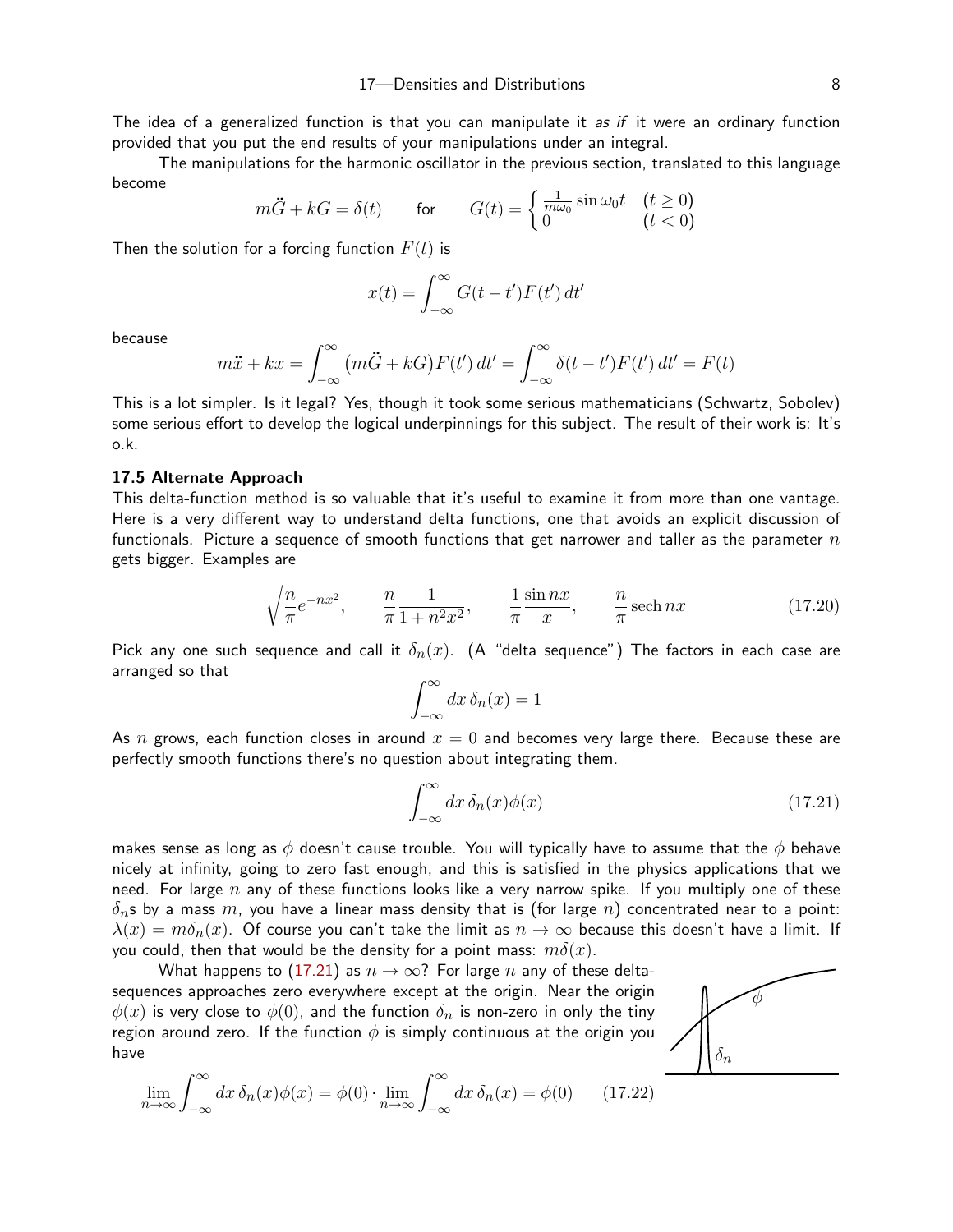At this point I can introduce a notation:

<span id="page-8-3"></span>
$$
\int_{-\infty}^{\infty} dx \, \delta(x) \phi(x) \text{''} \qquad \text{MEANS} \qquad \lim_{n \to \infty} \int_{-\infty}^{\infty} dx \, \delta_n(x) \phi(x) \tag{17.23}
$$

In this approach to distributions the collection of symbols on the left has for its definition the collection of symbols on the right. Those in turn, such as  $\int$ , have definitions that go back to the fundamentals of calculus. You cannot move the limit in this last integral under the integral sign. You can't interchange these limits because the limit of  $\delta_n$  is not a function.

In this development you say that the delta function is a notation, not for a function, but for a process (but then, so is the integral sign). That means that the underlying idea always goes back to a familiar, standard manipulation of ordinary calculus. If you have an equation involving such a function, say

$$
\theta'(x) = \delta(x), \qquad \text{then this means} \qquad \theta'_n(x) = \delta_n(x) \qquad \text{and that}
$$
\n
$$
\lim_{n \to \infty} \int_{-\infty}^{\infty} dx \, \theta'_n(x) \phi(x) = \lim_{n \to \infty} \int_{-\infty}^{\infty} dx \, \delta_n(x) \phi(x) = \phi(0) \tag{17.24}
$$

How can you tell if this equation is true? Remember now that in this interpretation these are sequences of ordinary, well-behaved functions, so you can do ordinary manipulations such as partial integration. The functions  $\theta_n$  are smooth and they rise from zero to one as x goes from  $-\infty$  to  $+\infty$ . As n becomes large, the interval over which this rise occurs will become narrower and narrower. In the end these  $\theta_n$ will approach the step function  $\theta(x)$  of Eq. ([17.1](#page-4-2)3).

<span id="page-8-0"></span>
$$
\int_{-\infty}^{\infty} dx \,\theta'_n(x)\phi(x) = \theta_n(x)\phi(x)\Big|_{-\infty}^{\infty} - \int_{-\infty}^{\infty} dx \,\theta_n(x)\phi'(x)
$$

The functions  $\phi$  go to zero at infinity — they're "test functions" — and that kills the boundary terms, leaving the last integral standing by itself. Take the limit as  $n \to \infty$  on it. You can take the limit inside the integral now, because the limit of  $\theta_n$  is a perfectly good function, even if it is discontinuous.

$$
-\lim_{n}\int_{-\infty}^{\infty} dx \,\theta_n(x)\phi'(x) = -\int_{-\infty}^{\infty} dx \,\theta(x)\phi'(x) = -\int_{0}^{\infty} dx \,\phi'(x) = -\phi(x)\Big|_{0}^{\infty} = \phi(0)
$$

This is precisely what the second integral in Eq. ([17.2](#page-8-0)4) is. This is the proof that  $\theta'=\delta.$  Any proof of an equation involving such generalized functions requires you to integrate the equation against a test function and to determine if the resulting integral becomes an identity as  $n \to \infty$ . This implies that it now makes sense to differentiate a discontinuous function — as long as you mean differentiation "in the sense of distributions." That's the jargon you encounter here. An equation such as  $\theta'=\delta$  makes sense only when it is under an integral sign and is interpreted in the way that you just saw.

In these manipulations, where did I use the particular form of the delta sequence? Never. A particular combination such as

$$
\theta_n(x) = \frac{1}{2} \left[ 1 + \frac{2}{\pi} \tan^{-1} nx \right], \quad \text{and} \quad \delta_n(x) = \frac{n}{\pi} \frac{1}{1 + n^2 x^2} \tag{17.25}
$$

never appeared. Any of the other sequences would have done just as well, and all that I needed was the properties of the sequence, not its particular representation. You can even use a delta sequence that doesn't look like any of the functions in Eq. ([17.2](#page-7-2)0).

<span id="page-8-2"></span><span id="page-8-1"></span>
$$
\delta_n(x) = 2\sqrt{\frac{2n}{\pi}}e^{inx^2}
$$
\n(17.26)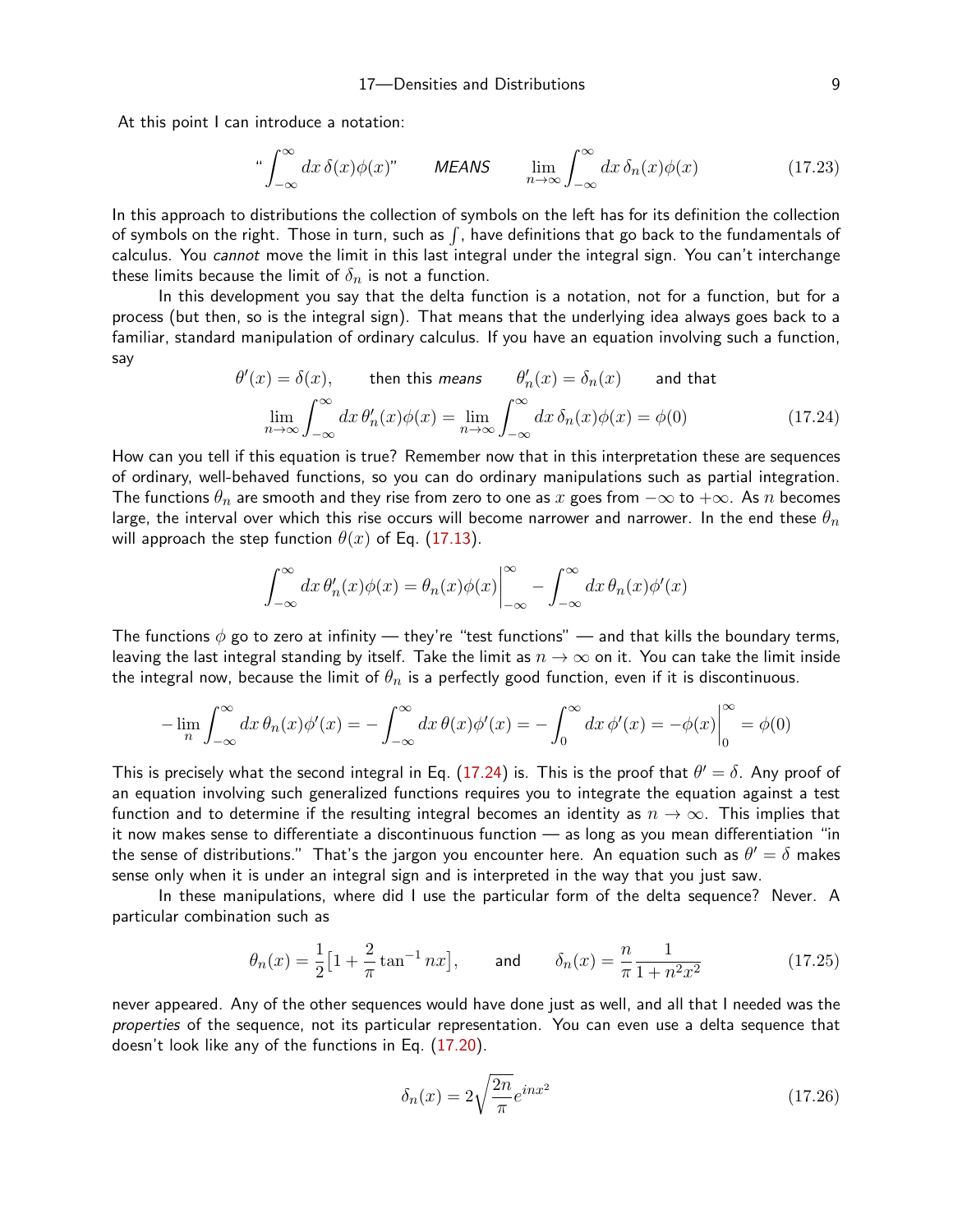This turns out to have all the properties that you need, though again, you don't have to invoke its explicit form.

What is  $\delta(ax)$ ? Integrate  $\delta_n(ax)$  with a test function.

$$
\lim_{n} \int_{-\infty}^{\infty} dx \, \delta_n(ax) \phi(x) = \lim_{n} \int_{-\infty}^{\infty} \frac{dy}{a} \, \delta_n(y) \phi(y/a)
$$

where  $y = ax$ . Actually, this isn't quite right. If  $a > 0$  it is fine, but if a is negative, then when  $x \to -\infty$  you have  $y \to +\infty$ . You have to change the limits to put it in the standard form. You can carry out that case for yourself and verify that the expression covering both cases is

$$
\lim_{n} \int_{-\infty}^{\infty} dx \, \delta_n(ax)\phi(x) = \lim_{n} \int_{-\infty}^{\infty} \frac{dy}{|a|} \, \delta_n(y)\phi(y/a) = \frac{1}{|a|}\phi(0)
$$

Translate this into the language of delta functions and it is

<span id="page-9-3"></span><span id="page-9-0"></span>
$$
\delta(ax) = \frac{1}{|a|}\delta(x) \tag{17.27}
$$

You can prove other relations in the same way. For example

$$
\delta(x^2 - a^2) = \frac{1}{2|a|} [\delta(x - a) + \delta(x + a)] \qquad \text{or} \qquad \delta(f(x)) = \sum_{k} \frac{1}{|f'(x_k)|} \delta(x - x_k) \qquad (17.28)
$$

In the latter equation,  $x_k$  is a root of  $f$ , and you sum over all roots. Notice that it doesn't make any sense if you have a double root. Just try to see what  $\delta(x^2)$  would mean. The last of these identities contains the others as special cases. Eq. ([17.2](#page-9-0)7) implies that  $\delta$  is even.

# 17.6 Differential Equations

Where do you use these delta functions? Start with differential equations. I'll pick one that has the smallest number of technical questions associated with it. I want to solve the equation

<span id="page-9-2"></span>
$$
\frac{d^2f}{dx^2} - k^2f = F(x)
$$
\n(17.29)

subject to conditions that  $f(x)$  should approach zero for large magnitude x. I'll assume that the given function  $F$  has this property too.

But first: Let  $k$  and  $y$  be constants, then solve

<span id="page-9-1"></span>
$$
\frac{d^2g}{dx^2} - k^2g = \delta(x - y)
$$
\n(17.30)

I want a solution that is well-behaved at infinity, staying finite there. This equality is "in the sense of distributions" recall, and I'll derive it a couple of different ways, here and in the next section.

First way: Treat the  $\delta$  as simply a spike at  $x = y$ . Everywhere else on the x-axis it is zero. Solve the equation for two cases then,  $x < y$  and  $x > y$ . In both cases the form is the same.

$$
g'' - k^2 g = 0, \qquad \text{so} \qquad g(x) = A e^{kx} + B e^{-kx}
$$

For  $x < y$ , I want  $g(x)$  to go to zero far away, so that requires the coefficient of  $e^{-kx}$  to be zero. For  $x > 0$ , the reverse is true and only the  $e^{-kx}$  can be present.

$$
g(x) = \begin{cases} Ae^{kx} & (x < y) \\ Be^{-kx} & (x > y) \end{cases}
$$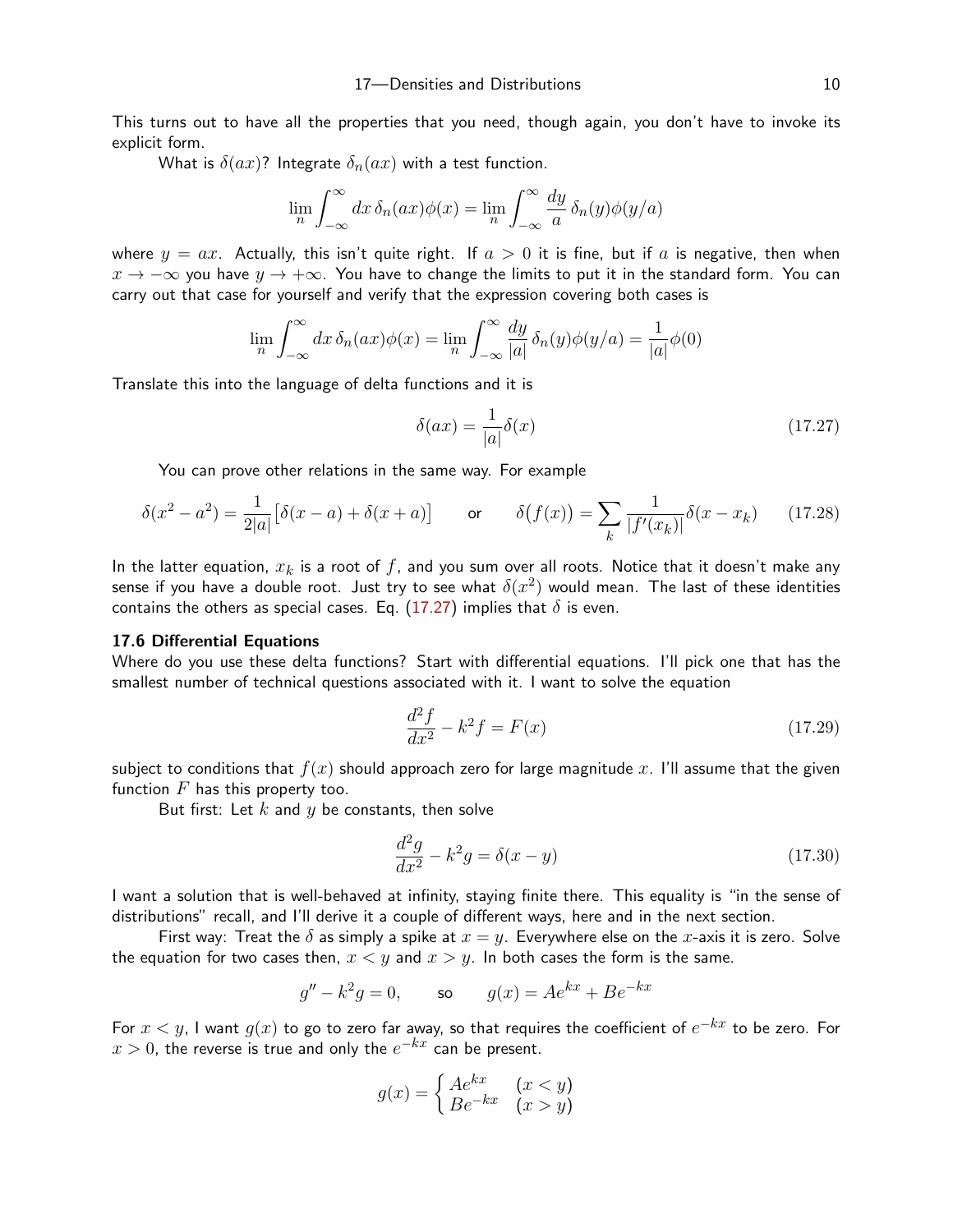Now I have to make q satisfy Eq. [\(17.3](#page-9-1)0) at  $x = y$ .

Compute  $dq/dx$ . But wait. This is impossible unless the function is at least continuous. If it isn't then I'd be differentiating a step function and I don't want to do that (at least not yet). That is

$$
g(y-) = Ae^{ky} = g(y+) = Be^{-ky}
$$
\n(17.31)

This is one equation in the two unknowns  $A$  and  $B$ . Now differentiate.

<span id="page-10-1"></span><span id="page-10-0"></span>
$$
\frac{dg}{dx} = \begin{cases} Ake^{kx} & (x < y) \\ -Bke^{-kx} & (x > y) \end{cases}
$$
\n(17.32)

This is in turn differentiable everywhere except at  $x = y$ . There it has a step

discontinuity in 
$$
g' = g'(y+) - g'(y-) = -Bke^{-ky} - Ake^{ky}
$$

This means that [\(17.3](#page-10-0)2) is the sum of two things, one differentiable, and the other a step, a multiple of  $\theta$ .

$$
\frac{dg}{dx} = \text{differentiable stuff} + \big(-Bke^{-ky} - Ake^{ky}\big)\theta(x - y)
$$

The differentiable stuff satisfies the differential equation  $g''-k^2g=0.$  For the rest, Compute  $d^2g/dx^2$ 

$$
(-Bke^{-ky} - Ake^{ky})\frac{d}{dx}\theta(x-y) = (-Bke^{-ky} - Ake^{ky})\delta(x-y)
$$

Put this together and remember the equation you're solving, Eq. ([17.3](#page-9-1)0).

$$
g'' - k^2 g = 0
$$
 (from the differentiable stuff)  
+ 
$$
(-Bke^{-ky} - Ake^{ky})\delta(x - y) = \delta(x - y)
$$

Now there are two equations for A and B, this one and Eq. ([17.3](#page-10-1)1).

$$
Ae^{ky} = Be^{-ky}
$$
  
\n
$$
-Bke^{-ky} - Ake^{ky} = 1
$$
  
\nSolve these to get  
\n
$$
A = -e^{-ky}/2k
$$
  
\n
$$
B = -e^{ky}/2k
$$

Finally, back to  $q$ .

$$
g(x) = \begin{cases} -e^{k(x-y)}/2k & (x < y) \\ -e^{-k(x-y)}/2k & (x > y) \end{cases}
$$
(17.33)

When you get a fairly simple form of solution such as this, you have to see if you could have saved some work, perhaps replacing brute labor with insight? Of course. The original differential equation [\(17.3](#page-9-1)0) is symmetric around the point  $y$ . It's plausible to look for a solution that behaves the same way, using  $(x - y)$  as the variable instead of x. Either that or you could do the special case  $y = 0$  and then change variables at the end to move the delta function over to  $y$ . See problem [17.1](#page-17-1)1.

There is standard notation for this function; it is a Green's function.

<span id="page-10-2"></span>
$$
G(x,y) = \begin{cases} \frac{-e^{k(x-y)}/2k}{-e^{-k(x-y)}/2k} & (x < y) \\ \frac{-e^{-k(x-y)}/2k}{(x > y)} \end{cases} = -e^{-k|x-y|}/2k
$$
\n(17.34)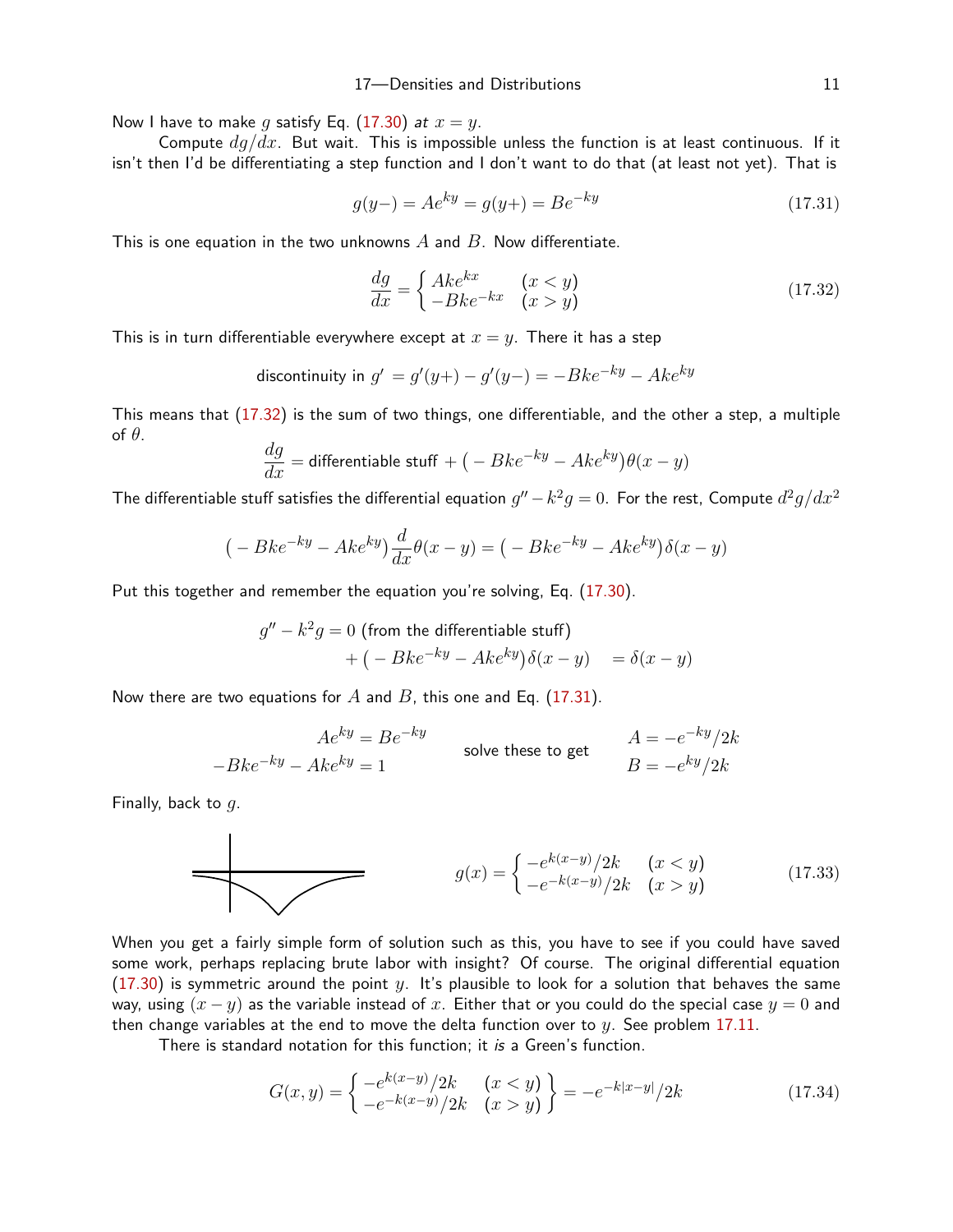Now to solve the original differential equation, Eq. ([17.2](#page-9-2)9). Substitute into this equation the function

$$
\int_{-\infty}^{\infty} dy \, G(x, y) F(y)
$$

$$
\left[ \frac{d^2}{dx^2} - k^2 \right] \int_{-\infty}^{\infty} dy \, G(x, y) F(y) = \int_{-\infty}^{\infty} dy \, \left[ \frac{d^2 G(x, y)}{dx^2} - k^2 G(x, y) \right] F(y)
$$

$$
= \int_{-\infty}^{\infty} dy \, \delta(x - y) F(y) = F(x)
$$

This is the whole point of delta functions. They make this sort of manipulation as easy as dealing with an ordinary function. Easier, once you're used to them.

For example, if  $F(x) = F_0$  between  $-x_0$  and  $+x_0$  and zero elsewhere, then the solution for f is

$$
\int dy \, G(x, y) F(y) = -\int_{-x_0}^{x_0} dy \, F_0 e^{-k|x-y|}/2k
$$
\n
$$
= -\frac{F_0}{2k} \begin{cases} \int_{-x_0}^{x_0} dy \, e^{-k(x-y)} & (x > x_0) \\ \int_{-x_0}^{x} dy \, e^{-k(x-y)} + \int_{x}^{x_0} dy \, e^{-k(y-x)} & (-x_0 < x < x_0) \\ \int_{-x_0}^{x_0} dy \, e^{-k(y-x)} & (x < -x_0) \end{cases}
$$
\n
$$
= -\frac{F_0}{k^2} \begin{cases} e^{-kx} \sinh kx_0 & (x > x_0) \\ [1 - e^{-kx_0} \cosh kx] & (-x_0 < x < x_0) \\ e^{kx} \sinh kx_0 & (x < -x_0) \end{cases} \tag{17.35}
$$

You can see that this resulting solution is an even function of  $x$ , necessarily so because the original differential equation is even in x, the function  $F(x)$  is even in x, and the boundary conditions are even in  $x$ .

# Other Differential Equations

Can you apply this method to other equations? Yes, many. Try the simplest first order equation:

<span id="page-11-0"></span>
$$
\frac{dG}{dx} = \delta(x) \longrightarrow G(x) = \theta(x)
$$
  

$$
\frac{df}{dx} = g(x) \longrightarrow f(x) = \int_{-\infty}^{\infty} dx' G(x - x')g(x') = \int_{-\infty}^{x} dx' g(x')
$$

which clearly satisfies  $df/dx = q$ .

If you try  $d^2G/dx^2 = \delta(x)$  you explain the origin of problem 1.48.

Take the same equation  $d^2G/dx^2 = \delta(x-x')$  but in the domain  $0 < x < L$  and with the boundary conditions  $G(0) = 0 = G(L)$ . The result is

<span id="page-11-2"></span>
$$
G(x) = \begin{cases} x(x'-L)/L & (0 < x < x') \\ x'(x-L)/L & (x' < x < L) \end{cases}
$$
 0\n
$$
x'/L \t(17.36)
$$

# 17.7 Using Fourier Transforms

<span id="page-11-1"></span>Solve Eq. ([17.3](#page-9-1)0) another way. Fourier transform everything in sight.

$$
\frac{d^2g}{dx^2} - k^2g = \delta(x - y) \rightarrow \int_{-\infty}^{\infty} dx \left[ \frac{d^2g}{dx^2} - k^2g \right] e^{-iqx} = \int_{-\infty}^{\infty} dx \, \delta(x - y) e^{-iqx} \tag{17.37}
$$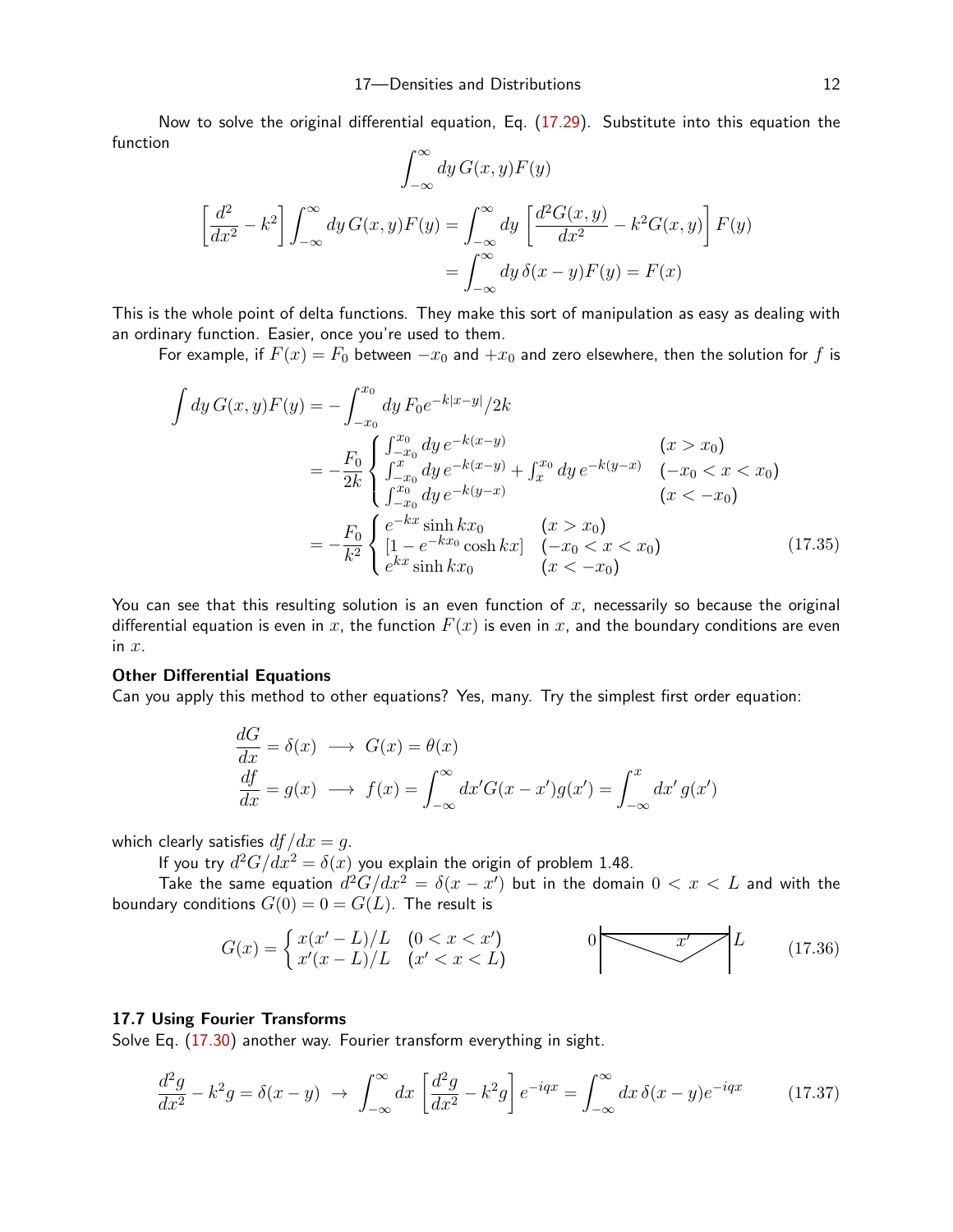The right side is designed to be easy. For the left side, do some partial integrations. I'm looking for a solution that goes to zero at infinity, so the boundary terms will vanish. See Eq. (15.12).

$$
\int_{-\infty}^{\infty} dx \left[ -q^2 - k^2 \right] g(x) e^{-iqx} = e^{-iqy} \tag{17.38}
$$

The left side involves only the Fourier transform of g. Call it  $\tilde{g}$ .

$$
\left[-q^2 - k^2\right]\tilde{g}(q) = e^{-iqy}, \qquad \text{so} \qquad \tilde{g}(q) = -\frac{e^{-iqy}}{q^2 + k^2}
$$

Now invert the transform.

$$
g(x) = \int_{-\infty}^{\infty} \frac{dq}{2\pi} \, \tilde{g}(q) e^{iqx} = -\int_{-\infty}^{\infty} \frac{dq}{2\pi} \, \frac{e^{iq(x-y)}}{q^2 + k^2}
$$

Do this by contour integration, where the integrand has singularities at  $q = \pm ik$ .

$$
-\frac{1}{2\pi} \int_{C_1} dq \frac{e^{iq(x-y)}}{k^2 + q^2}
$$

The poles are at  $\pm ik$ , and the exponential dominates the behavior of the integrand at large |q|, so there are two cases:  $x > y$  and  $x < y$ . Pick the first of these, then the integrand vanishes rapidly as  $q \rightarrow +i\infty$ .



The coefficient of  $1/(q - ik)$  is the residue, so

<span id="page-12-0"></span>
$$
g(x) = -\frac{e^{-k(x-y)}}{2k} \qquad (x > y)
$$
\n(17.39)

in agreement with Eq. ([17.3](#page-10-2)3). The  $x < y$  case is yours.

## 17.8 More Dimensions

How do you handle problems in three dimensions?  $\delta(\vec{r}) = \delta(x)\delta(y)\delta(z)$ . For example I can describe the charge density of a point charge,  $dq/dV$  as  $q\delta(\vec{r} - \vec{r}_0)$ . The integral of this is

$$
\int q\delta(\vec{r} - \vec{r}_0) d^3r = q
$$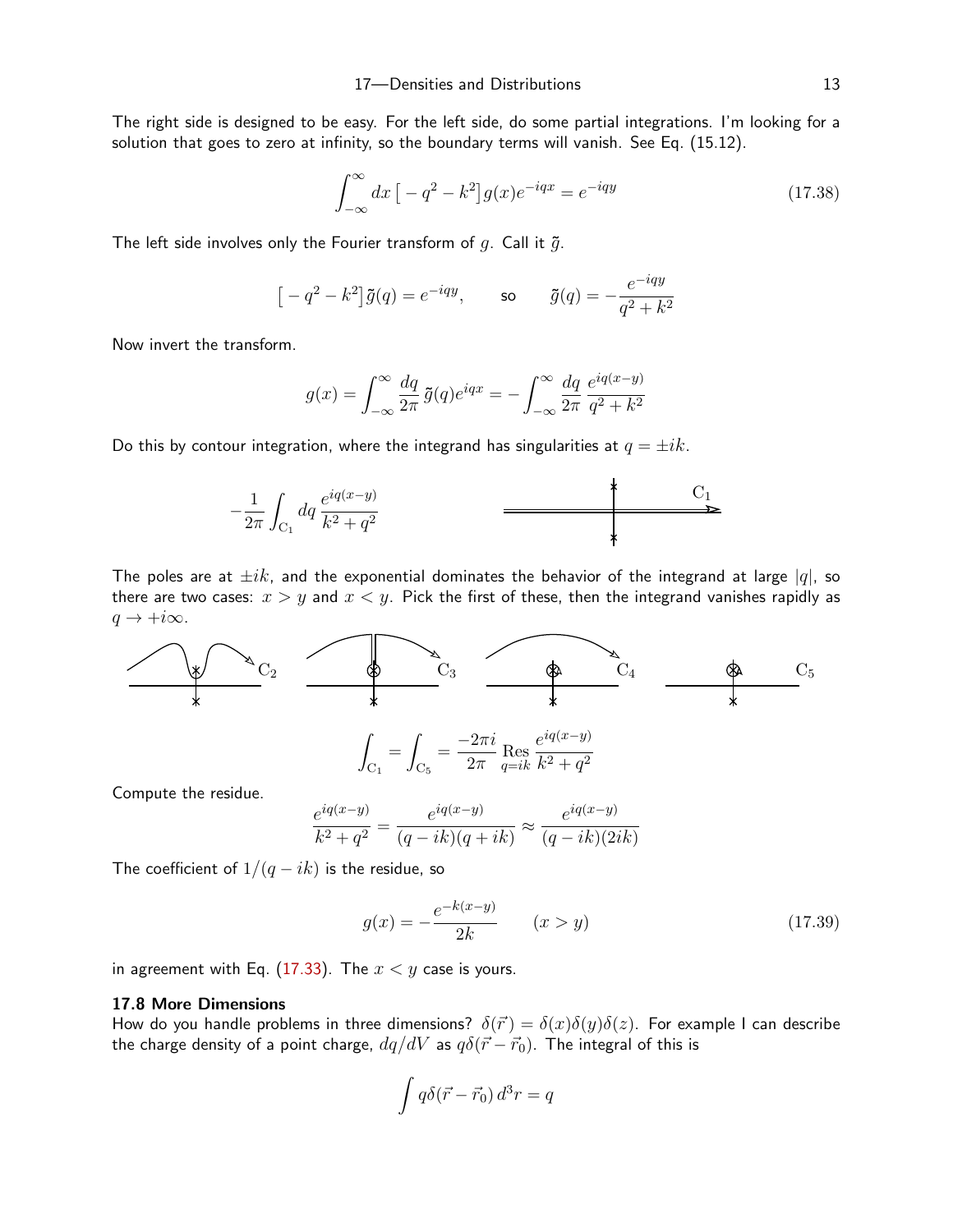as long as the position  $\vec{r}_0$  is inside the volume of integration. For an example that uses this, look at the potential of a point charge, satisfying Poisson's equation.

<span id="page-13-0"></span>
$$
\nabla^2 V = -\rho/\epsilon_0
$$

What is the potential for a specified charge density? Start by finding the Green's function.

$$
\nabla^2 G = \delta(\vec{r}), \qquad \text{or instead do:} \qquad \nabla^2 G - k^2 G = \delta(\vec{r}) \tag{17.40}
$$

The reason for starting with the latter equation is that you run into some problems with the first form. It's too singular. I'll solve the second one and then take the limit as  $k \to 0$ . The Fourier transform method is simpler, so use that.

$$
\int d^3r \left[\nabla^2 G - k^2 G\right] e^{-i\vec{q}\cdot\vec{r}} = 1
$$

When you integrate by parts (twice) along each of the three integration directions  $dx$ ,  $dy$ , and  $dz$ , you pull down a factor of  $-q^2 = -q_x^2 - q_y^2 - q_z^2$  just as in one dimension.

$$
\int d^3r \big[ -q^2G - k^2G \big] e^{-i\vec{q} \cdot \vec{r}} = 1 \qquad \text{or} \qquad \tilde{G}(\vec{q}) = \frac{-1}{q^2 + k^2}
$$

where  $\tilde{G}$  is, as before, the Fourier transform of  $G$ .

Now invert the transform. Each dimension picks up a factor of  $1/2\pi$ .

$$
G(\vec{r}) = -\int \frac{d^3q}{(2\pi)^3} \frac{e^{i\vec{q} \cdot \vec{r}}}{q^2 + k^2}
$$

This is a three dimensional integral, and the coordinate system to choose is spherical.  $\ q^2$  doesn't depend on the direction of  $\vec{q}$ , and the single place that this direction matters is in the dot product in the exponent. The coordinates are q,  $\theta$ ,  $\phi$  for the vector  $\vec{q}$ , and since I can pick my coordinate system any way I want, I will pick the coordinate axis along the direction of the vector  $\vec{r}$ . Remember that in this integral  $\vec{r}$  is just some constant.

$$
G = -\frac{1}{(2\pi)^3} \int q^2 \, dq \sin \theta \, d\theta \, d\phi \, \frac{e^{iqr\cos\theta}}{q^2 + k^2}
$$

The integral  $d\phi$  becomes a factor  $2\pi$ . Let  $u = \cos \theta$ , and that integral becomes easy. All that is left is the  $dq$  integral.

$$
G = -\frac{1}{(2\pi)^2} \int_0^\infty \frac{q^2 \, dq}{q^2 + k^2} \frac{1}{iqr} \left[ e^{iqr} - e^{-iqr} \right]
$$

More contour integrals: There are poles in the q-plane at  $q = \pm ik$ . The  $q^2$  factors are even. The  $q$  in the denominator would make the integrand odd except that the combination of exponentials in brackets are also odd. The integrand as a whole is even. I will then extend the limits to  $\pm\infty$  and divide by 2.

$$
G = -\frac{1}{8\pi^2 i r} \int_{-\infty}^{\infty} \frac{q \, dq}{q^2 + k^2} \left[ e^{iqr} - e^{-iqr} \right]
$$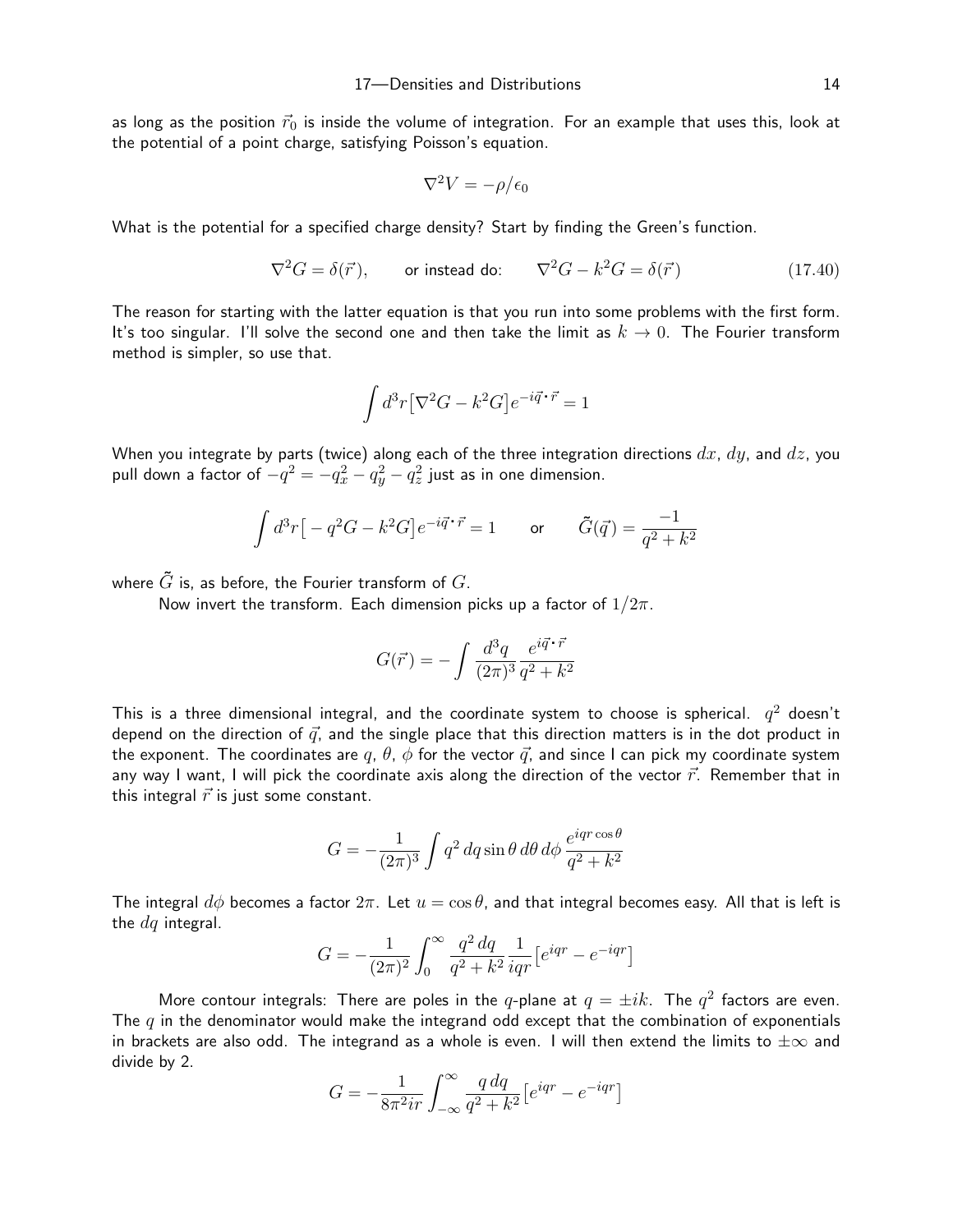There are two terms; start with the first one.  $r>0$ , so  $e^{iqr}\to 0$  as  $q\to +i\infty.$  The contour is along the real axis, so push it toward  $i\infty$  and pick up the residue at  $+ik$ .

$$
-\frac{1}{8\pi^2 i r} \int = -\frac{1}{8\pi^2 i r} 2\pi i \operatorname{Res}_{q=ik} \frac{q}{(q-ik)(q+ik)} e^{iqr} = -\frac{1}{8\pi^2 i r} 2\pi i \frac{ik}{2ik} e^{-kr} \tag{17.41}
$$

For the second term, see problem [17.1](#page-17-2)5. Combine it with the preceding result to get

<span id="page-14-4"></span><span id="page-14-0"></span>
$$
G = -\frac{1}{4\pi r}e^{-kr} \tag{17.42}
$$

This is the solution to Eq. ([17.4](#page-13-0)0), and if I now let k go to zero, it is  $G = -1/4\pi r$ .

Just as in one dimension, once you have the Green's function, you can write down the solution to the original equation.

$$
\nabla^2 V = -\rho/\epsilon_0 \implies V = -\frac{1}{\epsilon_0} \int d^3 r' \, G(\vec{r}, \vec{r}') \rho(\vec{r}') = \frac{1}{4\pi \epsilon_0} \int d^3 r' \, \frac{\rho(\vec{r}')}{|\vec{r} - \vec{r}'|} \tag{17.43}
$$

State this equation in English, and it says that the potential of a single point charge is  $q/4\pi\epsilon_0r$ and that the total potential is the sum over the contributions of all the charges. Of course this development also provides the Green's function for the more complicated equation ([17.4](#page-14-0)2).

#### Applications to Potentials

Let a charge density be  $q\delta(\vec{r})$ . This satisfies  $\int d^3r\,\rho=q.$  The potential it generates is that of a point charge at the origin. This just reproduces the Green's function.

<span id="page-14-2"></span><span id="page-14-1"></span>
$$
\phi = \frac{1}{4\pi\epsilon_0} \int d^3r' \, q \,\delta(\vec{r}') \frac{1}{|\vec{r} - \vec{r}'|} = \frac{q}{4\pi\epsilon_0 r} \tag{17.44}
$$

What if  $\rho(\vec{r}) = -p \partial \delta(\vec{r})/\partial z$ ? [Why  $-p$ ? Patience.] At least you can say that the dimensions of the constant  $p$  are charge times length. Now use the Green's function to compute the potential it generates.

$$
\phi = \frac{1}{4\pi\epsilon_0} \int d^3r' \, (-p) \frac{\partial \delta(\vec{r}')}{\partial z'} \frac{1}{|\vec{r} - \vec{r}'|} = \frac{p}{4\pi\epsilon_0} \int d^3r' \, \delta(\vec{r}') \frac{\partial}{\partial z'} \frac{1}{|\vec{r} - \vec{r}'|} \n= \frac{p}{4\pi\epsilon_0} \frac{\partial}{\partial z'} \frac{1}{|\vec{r} - \vec{r}'|} \bigg|_{\vec{r}' = 0}
$$
\n(17.45)

This is awkward, so I'll use a little trick. Make a change of variables in ([17.4](#page-14-1)5)  $\vec{u} = \vec{r} - \vec{r}'$ , then

<span id="page-14-5"></span>
$$
\frac{\partial}{\partial z'} \to -\frac{\partial}{\partial u_z}, \qquad \frac{p}{4\pi\epsilon_0} \frac{\partial}{\partial z'} \frac{1}{|\vec{r} - \vec{r}'|} \Big|_{\vec{r}' = 0} = -\frac{p}{4\pi\epsilon_0} \frac{\partial}{\partial u_z} \frac{1}{u} \qquad (17.46)
$$

(See also problem [17.1](#page-18-0)9.) Cutting through the notation, this last expression is just

<span id="page-14-3"></span>
$$
\phi = \frac{-p}{4\pi\epsilon_0} \frac{\partial}{\partial z} \frac{1}{r} = \frac{-p}{4\pi\epsilon_0} \frac{\partial}{\partial z} \frac{1}{\sqrt{x^2 + y^2 + z^2}} = \frac{p}{4\pi\epsilon_0} \frac{z}{(x^2 + y^2 + z^2)^{3/2}}
$$

$$
= \frac{p}{4\pi\epsilon_0} \frac{z}{r^3} = \frac{p}{4\pi\epsilon_0} \frac{\cos\theta}{r^2}
$$
(17.47)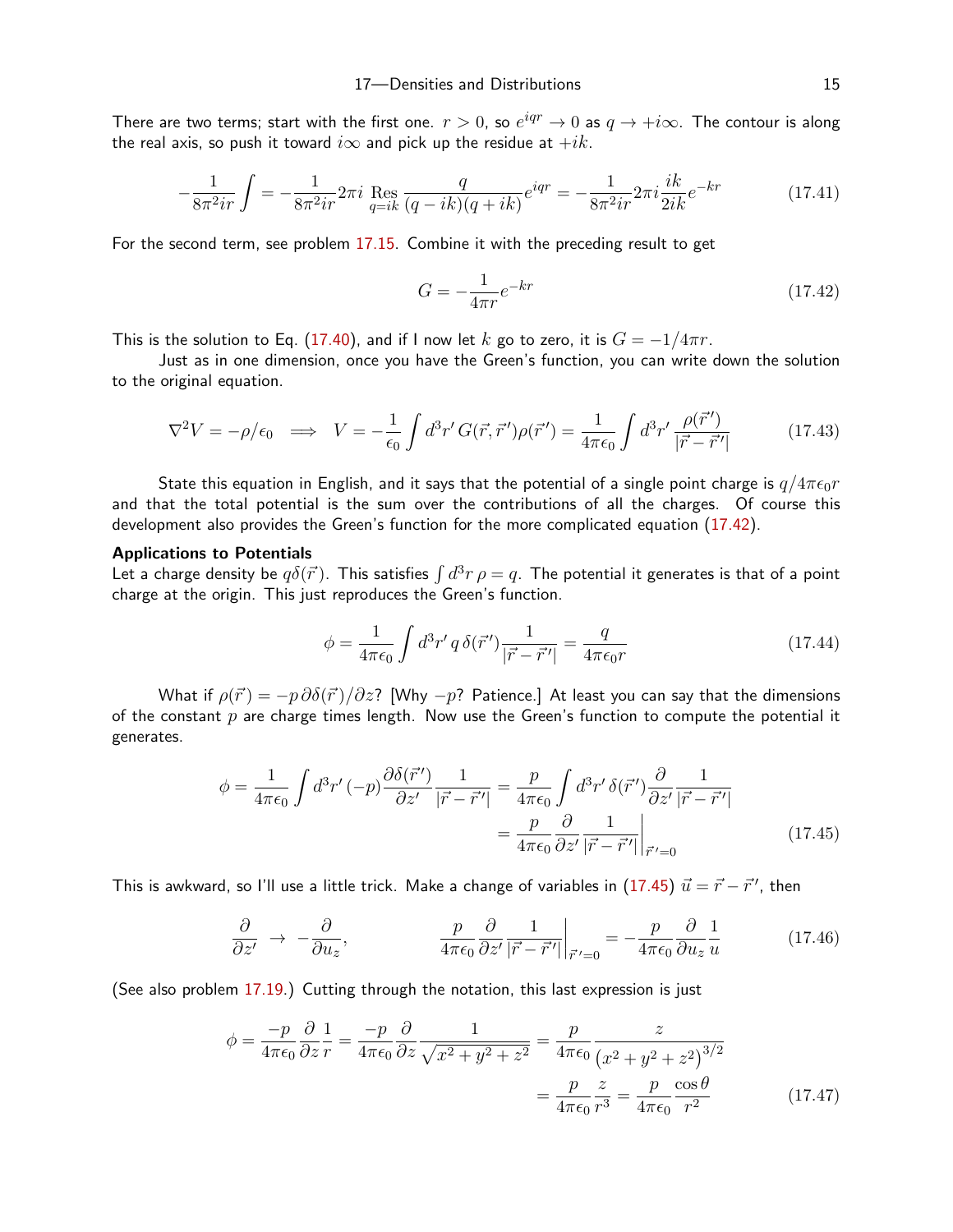The expression  $-\partial(1/r)/\partial z$  is such a simple way to compute this, the potential of an electric dipole, that it is worth trying to understand why it works. And in the process, why is this an electric dipole? The charge density, the source of the potential is a derivative, and a derivative is (the limit of) a difference quotient. This density is just that of two charges, and they produce potentials just as in Eq. [\(17.4](#page-14-2)4). There are two point charges, with delta-function densities, one at the origin the other at  $-\hat{z}\Delta z$ .

<span id="page-15-0"></span>

The picture of the potential that arises from this pair of charges is (a). A negative charge ( $-q =$  $-p/\Delta z$ ) at  $-\hat{z}\Delta z$  and a corresponding positive charge  $+q$  at the origin. This picture explains why this charge density,  $\rho(\vec{r}) = -p \partial \delta(\vec{r})/\partial z$ , represent an electric dipole. Specifically it represents a dipole whose vector representation points toward  $+ \hat{z}$ , from the negative charge to the positive one. It even explains why the result ([17.4](#page-14-3)7) has the sign that it does: The potential  $\phi$  is positive along the positive  $z$ -axis and negative below. That's because a point on the positive  $z$ -axis is closer to the positive charge than it is to the negative charge.

Now the problem is to understand why the potential of this dipole ends up with a result as simple as the derivative  $(-p/4\pi\epsilon_0)\partial(1/r)/\partial z$ : The potential at the point P in the figure (a) comes from the two charges at the two distances  $r_1$  and  $r_2$ . Construct figure (b) by moving the line  $r_2$  upward so that it starts at the origin. Imagine a new charge configuration consisting of only *one* charge,  $q = p/\Delta z$  at the origin. Now evaluate the potentials that this single charge produces at two different points  $P_1$  and P<sub>2</sub> that are a distance  $\Delta z$  apart. Then subtract them.

$$
\phi(\mathsf{P}_2) - \phi(\mathsf{P}_1) = \frac{q}{4\pi\epsilon_0} \left[ \frac{1}{r_2} - \frac{1}{r_1} \right]
$$

In the notation of the preceding equations this is

$$
\phi(\mathsf{P}_2) - \phi(\mathsf{P}_1) = \frac{q}{4\pi\epsilon_0} \left[ \frac{1}{|\vec{r} + \hat{z}\,\Delta z|} - \frac{1}{r} \right] = \frac{p}{4\pi\epsilon_0\Delta z} \left[ \frac{1}{|\vec{r} + \hat{z}\,\Delta z|} - \frac{1}{r} \right]
$$

Except for a factor of  $(-1)$ , this is Eq. [\(17.4](#page-15-0)8), and it explains why the potential caused by an ideal electric dipole at the origin can be found by taking the potential of a point charge and differentiating it.

$$
\phi_{\text{point charge}} = \frac{q}{4\pi\epsilon_0 r} \qquad \qquad \phi_{\text{dipole}} = -a\frac{\partial}{\partial z}\phi_{\text{point charge}}
$$

Here, the electric dipole strength is  $qa$ .

Can you repeat this process? Yes. Instead of two opposite point charges near each other, you can place two opposite point dipoles near each other.

<span id="page-15-1"></span>
$$
\phi_{\text{linear quadrupole}} = -a \frac{\partial}{\partial z} \phi_{\text{dipole}} \tag{17.49}
$$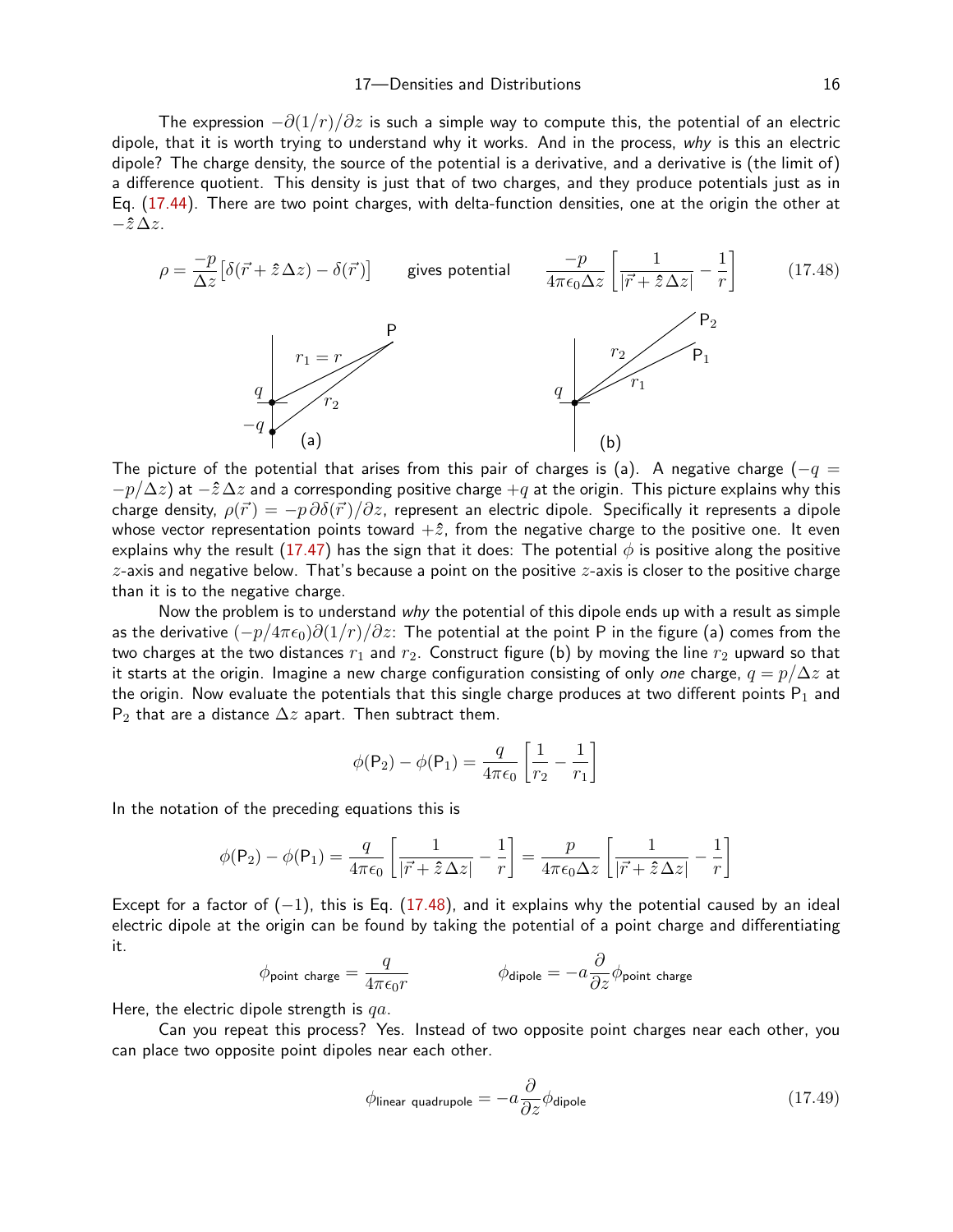This is the potential from the charge density  $\rho = + Q\, \partial^2\delta(\vec{r})/\partial z^2$ , where  $Q = q a^2$ . [What about  $\partial^2/\partial x \partial y$ ?]

# Exercises

1 What is the analog of Eq. ([17.4](#page-1-0)) for the linear mass density  $\lambda(x) = C$  (a constant) for  $0 < x < L$ and zero otherwise?

2 Take the preceding mass density and add a point mass  $m_0$  at  $x = L/2$ . What is the distribution  $m([x_1, x_2])$  now?

**3** Use the  $\lambda$  from the first exercise and define the functional  $F[\phi]=\int_{-\infty}^{\infty}dx\,\lambda(x)\phi(x).$  What is the total mass,  $F[1] = M$ ? What is the mean position of the mass,  $F[x]/M$ ?

4 As in the preceding exercise, what are the variance, the skewness, and the kurtosis excess?

**5** What is  $\int_0^1 dx \, \delta(x - x_0)$ ?

6 Pick any two of Eq. ([17.2](#page-7-2)0) and show that they are valid delta sequences.

**7** What is  $\int_{-\infty}^{x} dt \, \delta(t)$ ?

 ${\bf 8}$  In Eq. ([17.1](#page-4-0)2) the function  $\phi_n(x)$  appeared. Sketch a graph of it and of  $-\phi_n'(x)$ , which is needed in Eq. [\(17.1](#page-3-1)1).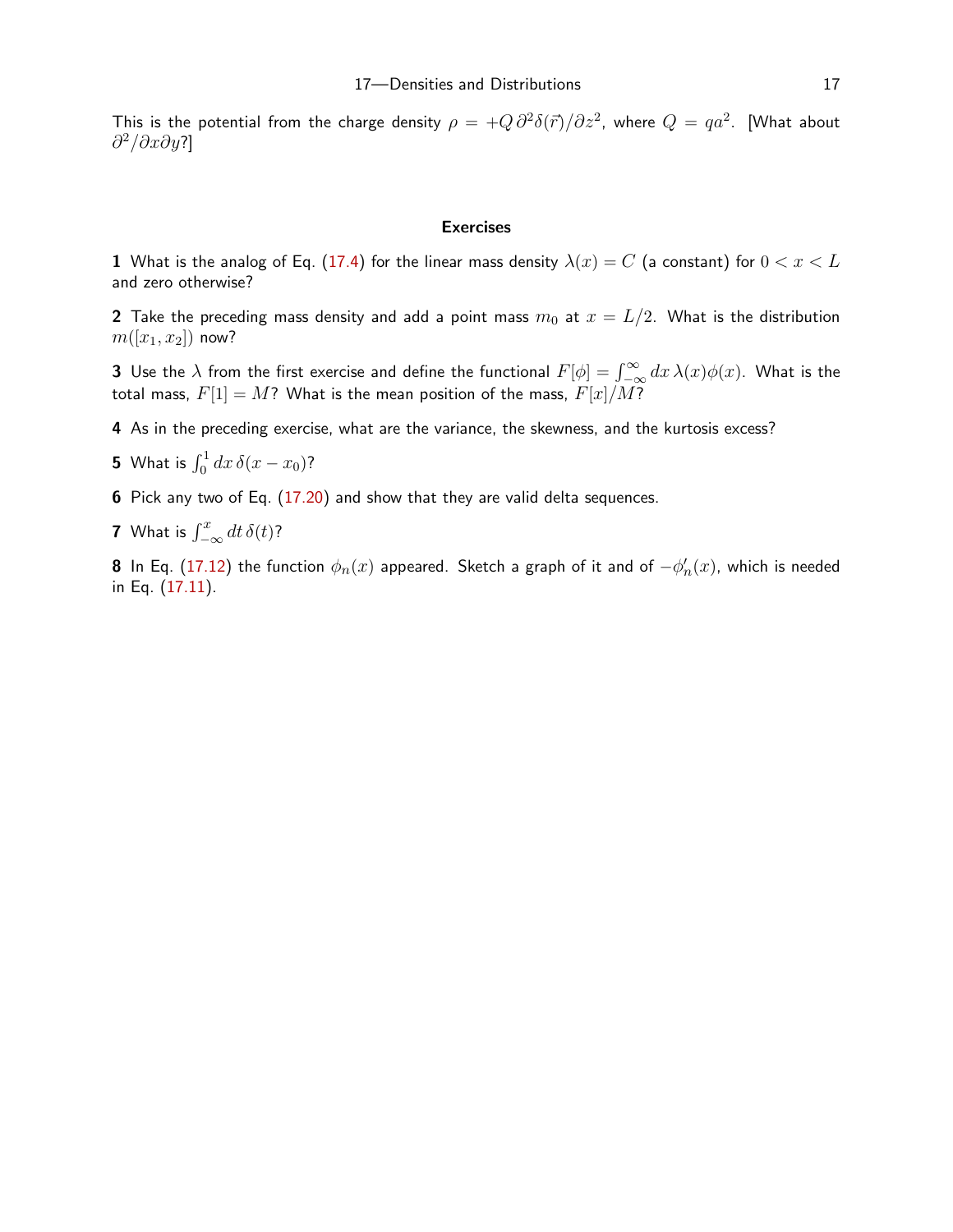## Problems

<span id="page-17-4"></span>17.1 Calculate the mean, the variance, the skewness, and the kurtosis excess for a Gaussian:  $f(g)$  =  $Ae^{-B(g-g_0)^2}$  (− $\infty < g < \infty$ ). Assume that this function is normalized the same way that Eq. ([17.8](#page-2-2)) is, so that its integral is one.

17.2 Calculate the mean, variance, skewness, and the kurtosis excess for a flat distribution,  $f(g) = \text{con-}$ stant,  $(0 < g < g_{\sf max})$ . Ans: Var  $= g_{\sf m}^2/12$  kurt. exc.  $= -6/5$ 

**17.3** Derive the results stated in Eq. ([17.9](#page-3-2)). Compare  $m\bar{v}^2/2$  to  $\overline{\sf K.E.}\;$  Compare this to the results of problem 2.48.

**17.4** Show that you can rewrite Eq. ([17.1](#page-5-0)6) as an integral  $\int_{-\infty}^t dt'\frac{1}{m}\cos\omega_0(t-t')F(t')$  and differentiate this directly, showing yet again that  $(17.15)$  $(17.15)$  satisfies the differential equation.

17.5 What are the units of a delta function?

17.6 Show that

$$
\delta(f(x)) = \delta(x - x_0) / |f'(x_0)|
$$

where  $x_0$  is the root of f. Assume just one root for now, and the extension to many roots will turn this into a sum as in Eq. ([17.2](#page-9-3)8).

17.7 Show that

(a) 
$$
x\delta'(x) = -\delta(x)
$$
  
\n(b)  $x\delta(x) = 0$   
\n(c)  $\delta'(-x) = -\delta'(x)$   
\n(d)  $f(x)\delta(x - a) = f(a)\delta(x - a)$ 

17.8 Verify that the functions in Eq. [\(17.2](#page-7-2)0) satisfy the requirements for a delta sequence. Are they normalized to have an integral of one? Sketch each. Sketch Eq. ([17.2](#page-8-1)6). It is complex, so sketch both parts. How can a delta sequence be complex? Verify that the imaginary part of this function doesn't contribute.

**17.9** What is the analog of Eq. ([17.2](#page-8-2)5) if  $\delta_n$  is a sequence of Gaussians:  $\sqrt{n/\pi} \, e^{-nx^2}$ ? Ans:  $\theta_n(x) = \frac{1}{2} \left[ 1 + \text{erf} \left( x \sqrt{n} \right) \right]$ 

<span id="page-17-0"></span> $\bf 17.10$  Interpret the functional derivative of the functional in Eq.  $(17.18)$  $(17.18)$ :  $\delta\,\delta[\phi]/\delta\phi$ . Despite appearances, this actually makes sense. Ans:  $\delta(x)$ 

<span id="page-17-1"></span>17.11 Repeat the derivation of Eq. ([17.3](#page-10-2)3) but with less labor, selecting the form of the function q to simplify the work. In the discussion following this equation, reread the comments on this subject.

17.12 Verify the derivation of Eq. ([17.3](#page-11-0)5). Also examine this solution for the cases that  $x_0$  is very large and that it is very small.

17.13 Fill in the steps in section [17.7](#page-11-1) leading to the Green's function for  $g'' - k^2 g = \delta$ .

<span id="page-17-2"></span>**17.14** Derive the analog of Eq. [\(17.3](#page-12-0)9) for the case  $x < y$ .

<span id="page-17-3"></span>17.15 Calculate the contribution of the second exponential factor leading to Eq. ([17.4](#page-14-4)1).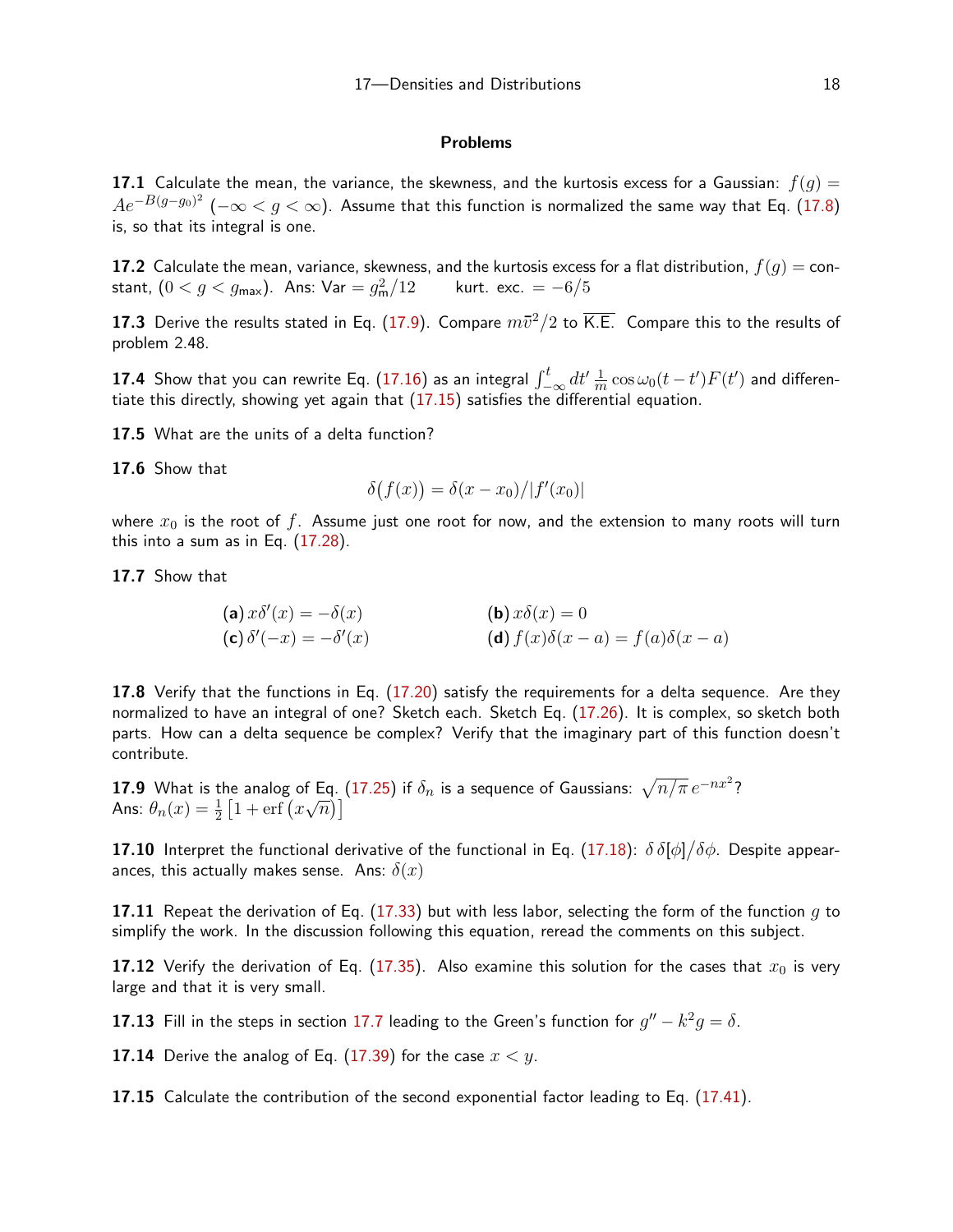17.16 Starting with the formulation in Eq. [\(17.2](#page-8-3)3), what is the result of  $\delta'$  and of  $\delta''$  on a test function? Draw sketches of a typical  $\delta_n$ ,  $\delta_n'$ , and  $\delta_n''$ .

17.17 If  $\rho(\vec{r}\,) = q a^2\,\partial^2\delta(\vec{r}\,)/\partial z^2$ , compute the potential *and* sketch the charge density. You should express your answer in spherical coordinates as well as rectangular, perhaps commenting on the nature of the results and relating it to functions you have encountered before. You can do this calculation in either rectangular or spherical coordinates. Ans:  $\left(2qa^2/4\pi\epsilon_0\right)P_2(\cos\theta)/r^3$ 

**17.18** What is a picture of the charge density  $\rho(\vec{r}) = q a^2 \frac{\partial^2 \delta(\vec{r})}{\partial x \partial y}$ ? (Planar quadrupole) What is the potential for this case?

<span id="page-18-0"></span>17.19 In Eq. ([17.4](#page-14-5)6) I was not at all explicit about which variables are kept constant in each partial derivative. Sort this out for both  $\partial/\partial z'$  and for  $\partial/\partial u_z.$ 

17.20 Use the results of the problem [17.1](#page-17-3)6, showing graphs of  $\delta_n$  and its derivatives. Look again at the statements leading up to Eq.  $(17.31)$  $(17.31)$  $(17.31)$ , that g is continuous, and ask what would happen if it is not. Think of the right hand side of Eq. [\(17.3](#page-9-1)0) as a  $\delta_n$  too in this case, and draw a graph of the left side of the same equation if  $g_n$  is assumed to change very fast, approaching a discontinuous function as  $n \to \infty$ . Demonstrate by looking at the graphs of the left and right side of the equation that this can't be a solution and so that  $q$  must be continuous as claimed.

**17.21** Calculate the mean, variance, skewness, and the kurtosis excess for the density  $f(q) = A[\delta(q) +$  $\delta(g - g_0) + \delta(g - x g_0)$ . See how these results vary with the parameter x.

Ans: skewness =  $2^{-3/2}(1+x)(x-2)(2x-1)/(1-x+x^2)$ kurt. excess  $= -3 + \frac{3}{4}\left(1 + x^4 + (1 - x)^4\right) / \left(1 - x + x^2\right)^2$ 

17.22 Calculate the potential of a linear quadrupole as in Eq. ([17.4](#page-15-1)9). Also, what is the potential of the planar array mentioned there? You should be able to express the first of these in terms of familiar objects.

**17.23** (If this seems out of place, it's used in the next problems.) The unit square,  $0 < x < 1$  and  $0 < y < 1$ , has area  $\int dx\,dy = 1$  over the limits of  $x$  and  $y$ . Now change the variables to

$$
u = \frac{1}{2}(x+y) \qquad \text{and} \qquad v = x-y
$$

and evaluate the integral,  $\int du\,dv$  over the square, showing that you get the same answer. You have only to work out all the limits. Draw a picture. This is a special example of how to change multiple variables of integration. The single variable integral generalizes

from 
$$
\int f(x) dx = \int f(x) \frac{dx}{du} du
$$
 to  $\int f(x, y) dx dy = \int f(x, y) \frac{\partial(x, y)}{\partial(u, v)} du dv$ 

where

$$
\frac{\partial(x, y)}{\partial(u, v)} = \det \begin{pmatrix} \frac{\partial x}{\partial u} & \frac{\partial x}{\partial v} \\ \frac{\partial y}{\partial u} & \frac{\partial y}{\partial v} \end{pmatrix}
$$

For the given change from x, y to  $u, v$  show that this Jacobian determinant is one. A discussion of the Jacobian appears in many advanced calculus texts.

<code>17.24</code> Problem [17.1](#page-17-4) asked for the mean and variance for a Gaussian,  $f(g) = A e^{-B(g-g_0)^2}$ . Interpreting this as a distribution of grades in a class, what is the resulting distribution of the average of any two